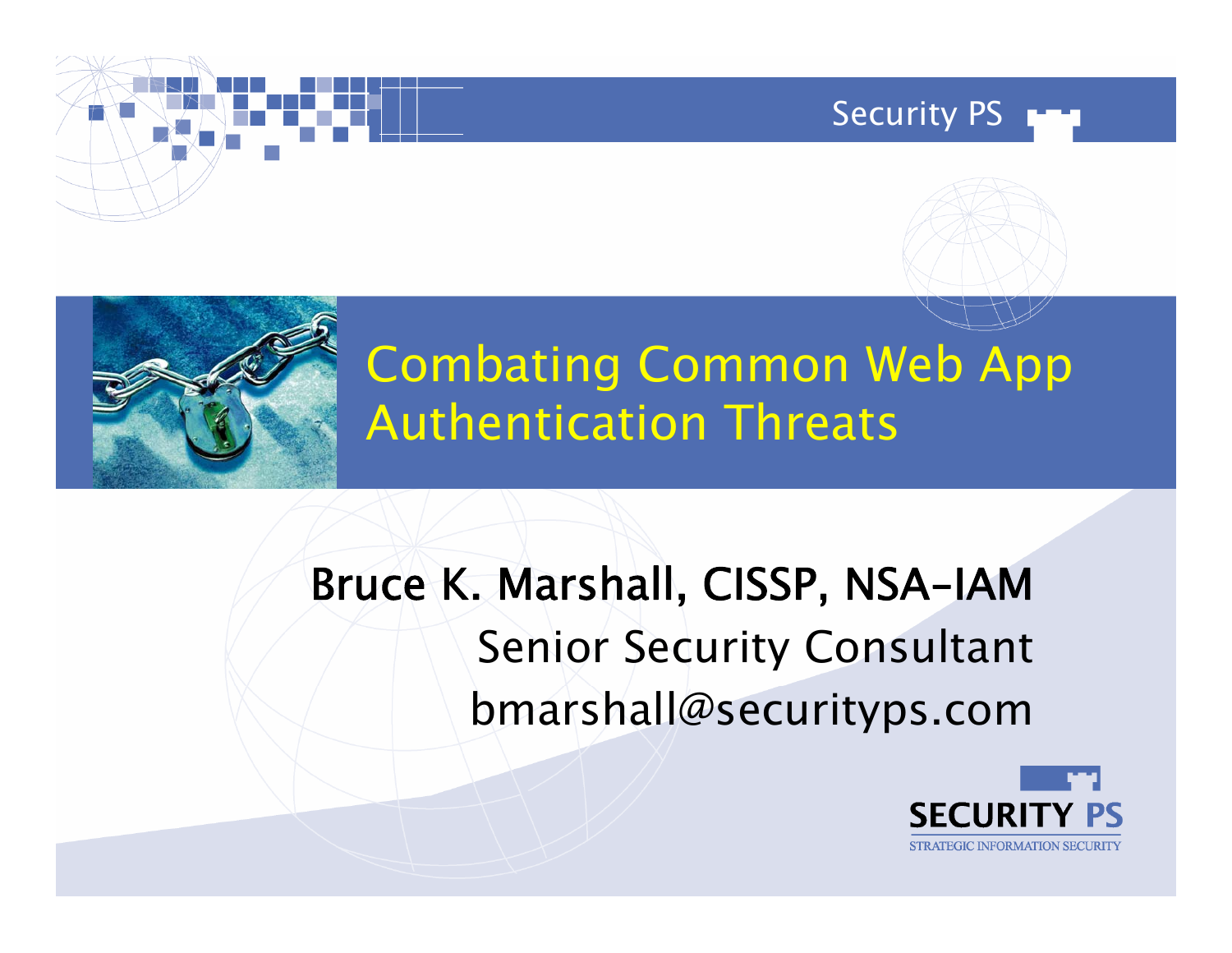## Key Presentation Topics

- •Understanding Web App Authentication
- •Managing User Authentication
- •Securing Session Authentication



Key Topics

r 1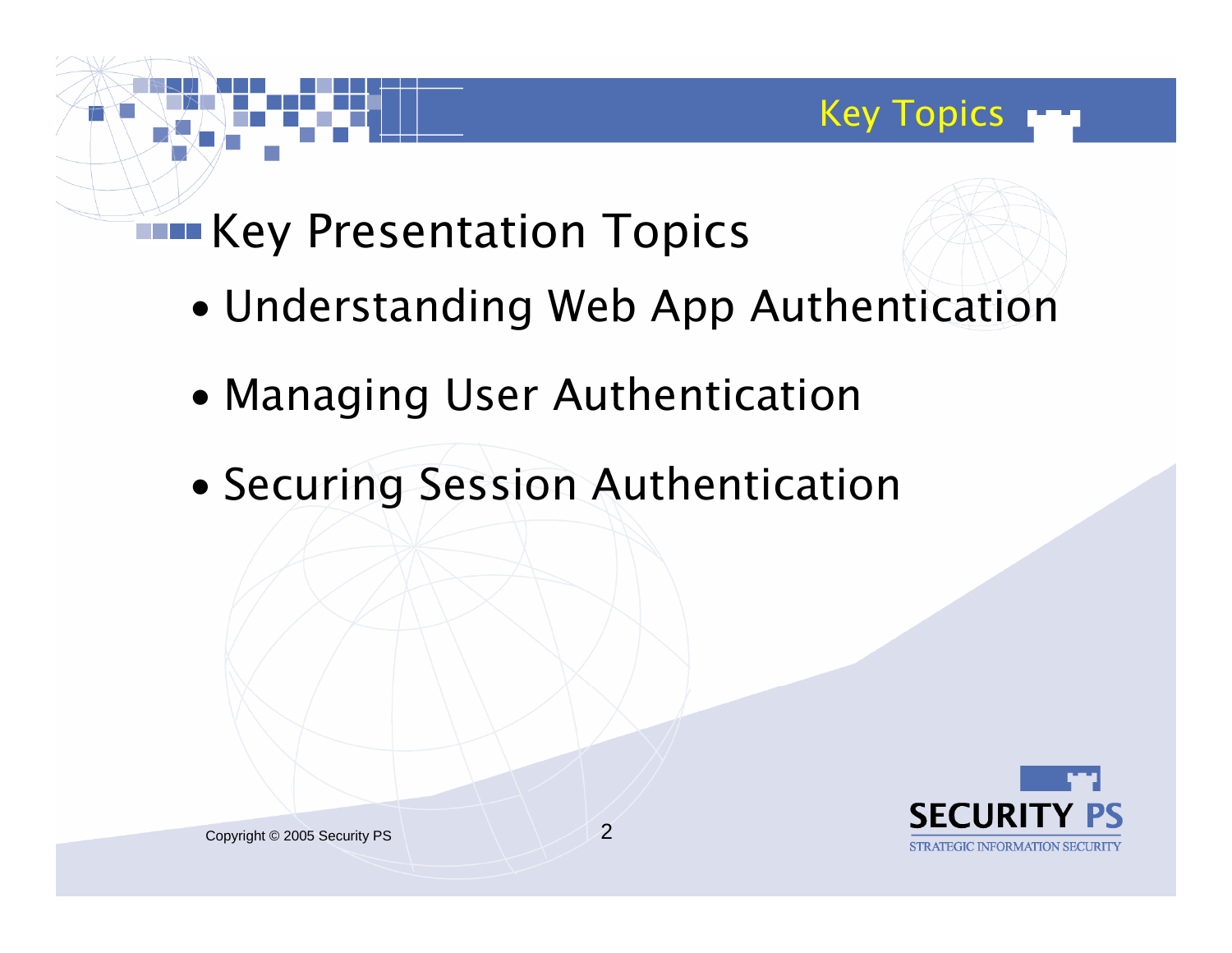# Web App Authentication Challenges

- • Authentication takes place with every browser-server interaction
- •HTTP natively transmits data unencrypted
- • Developers often fail to understand their responsibility for good authentication design
- • Attackers are getting better at defeating web app authentication systems

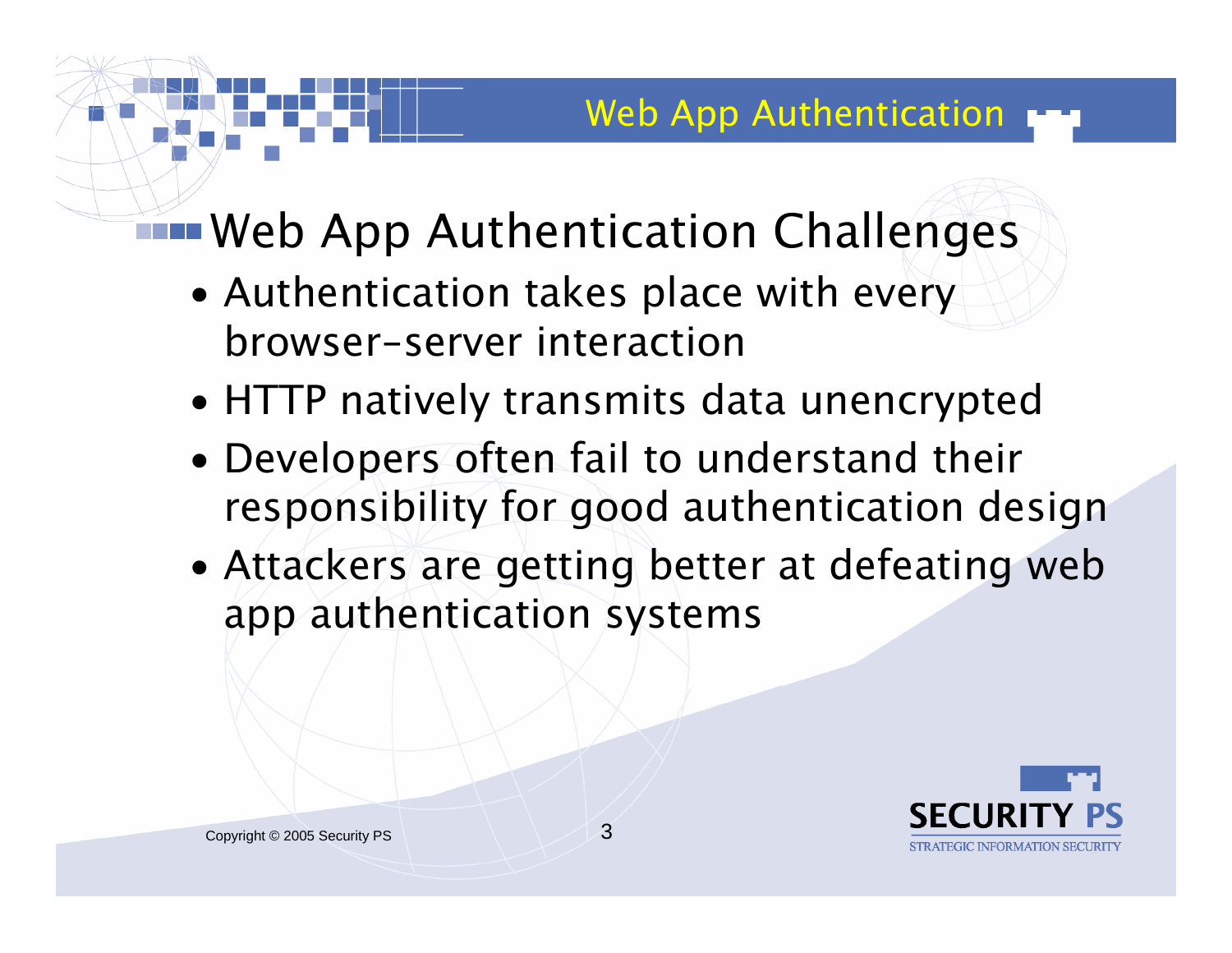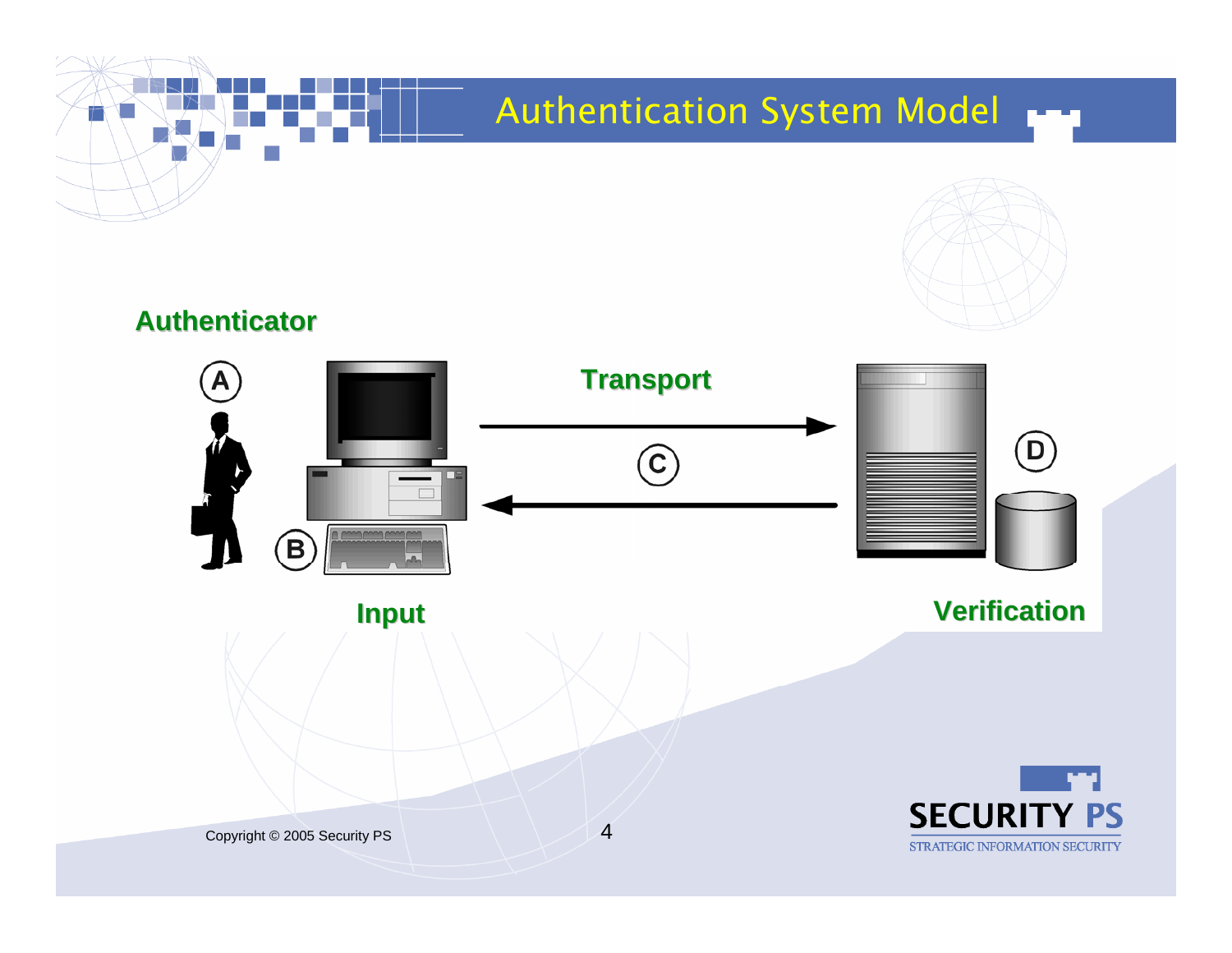#### Protecting Web Content

## Protecting Web Content

- • Segment protected content from unprotected
- • Authenticate users prior to granting content access
- • Map only appropriate user permissions or roles to content
- •Don't rely on obscurity!



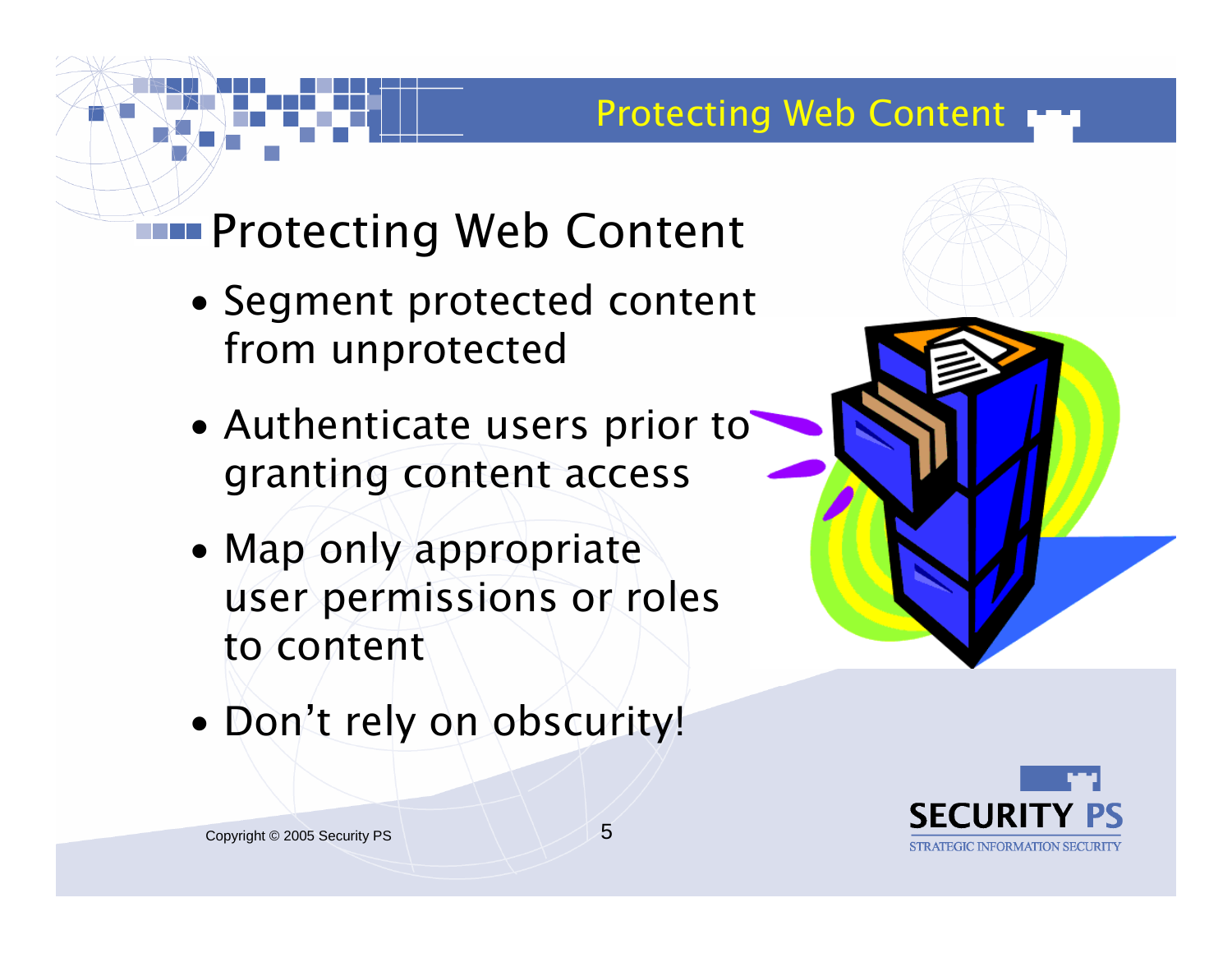#### Types of Web Authentication

- **Type of Web Authentication** 
	- • HTTP integrated
		- Basic
		- Digest
		- NTLM / Kerberos
	- Form-based
		- POST delivered parameters



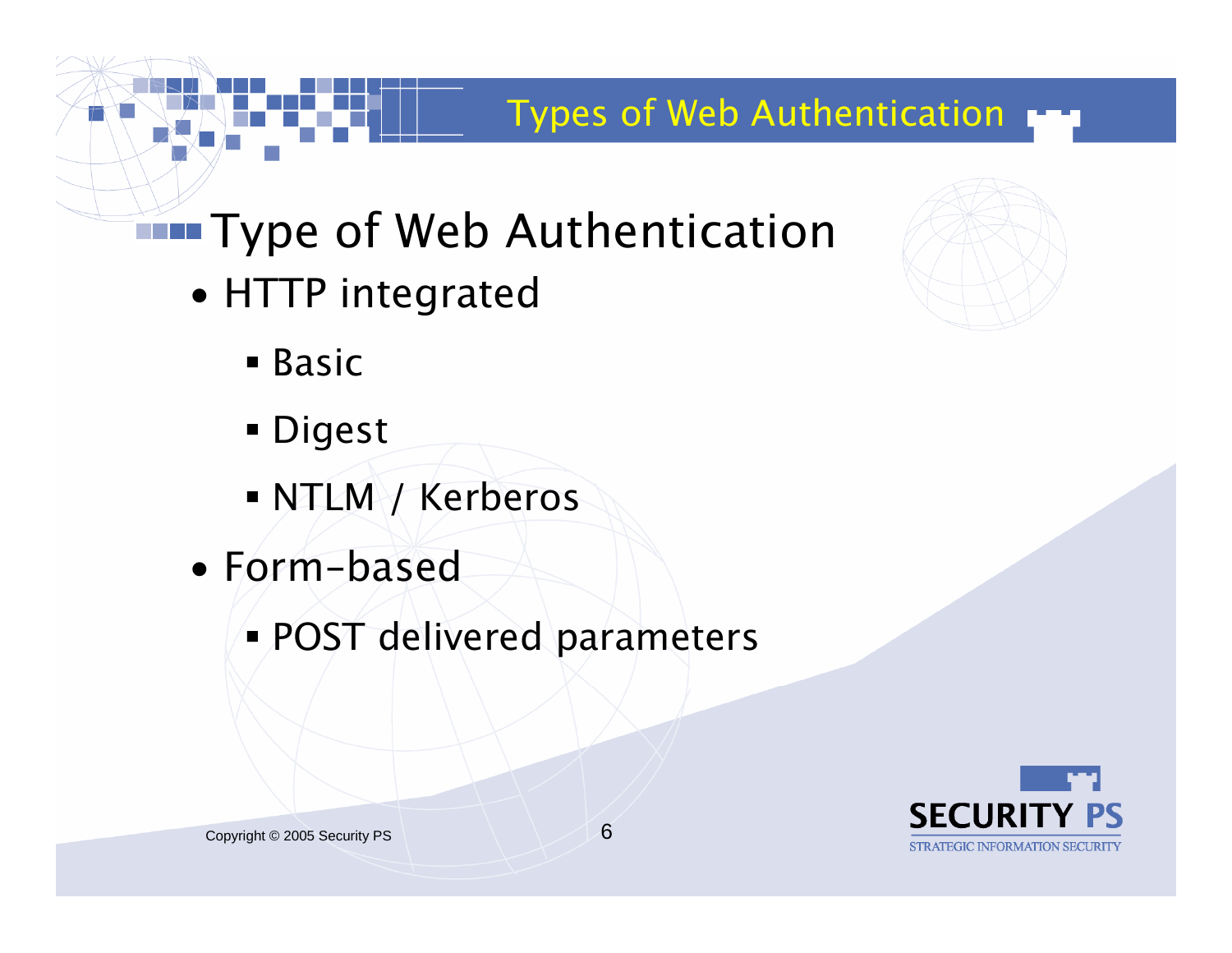## Protecting Data with SSL

- • Allows Web server to prove identity w/ certificate from trusted Certificate Authority
- • Initiates encrypted communications between browser and Web server
- • Supports multiple encryption algorithms for weak to stronger protection
- • May be needed during entire Web session, and not just during authentication

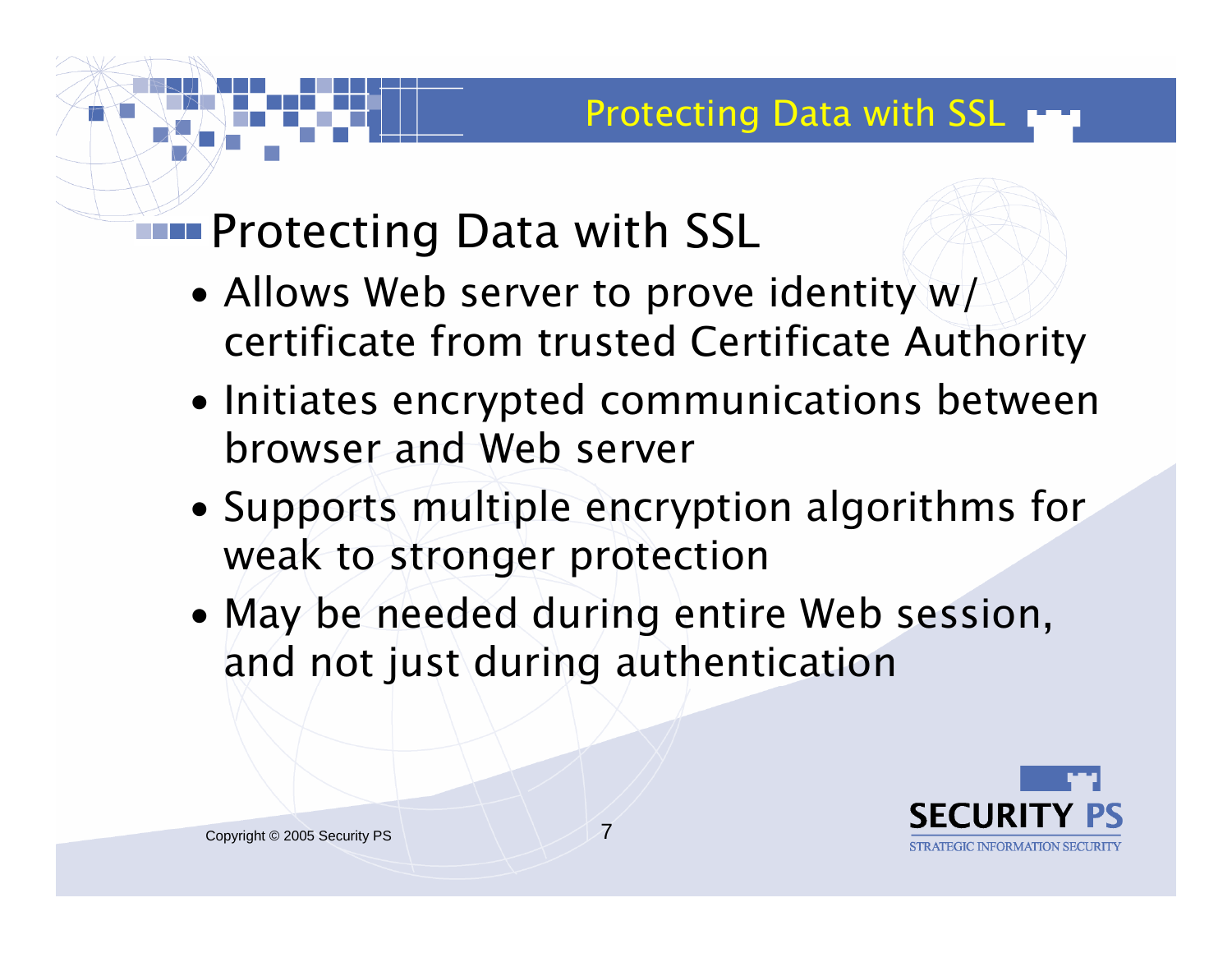#### User Authentication

### User Authentication

- • Normally relies on username and password
- • Consider using a unique, but not meaningless, username standard
	- Not Social Security numbers
	- Not overly simple/predictable numbers or names
	- Be wary of email addresses



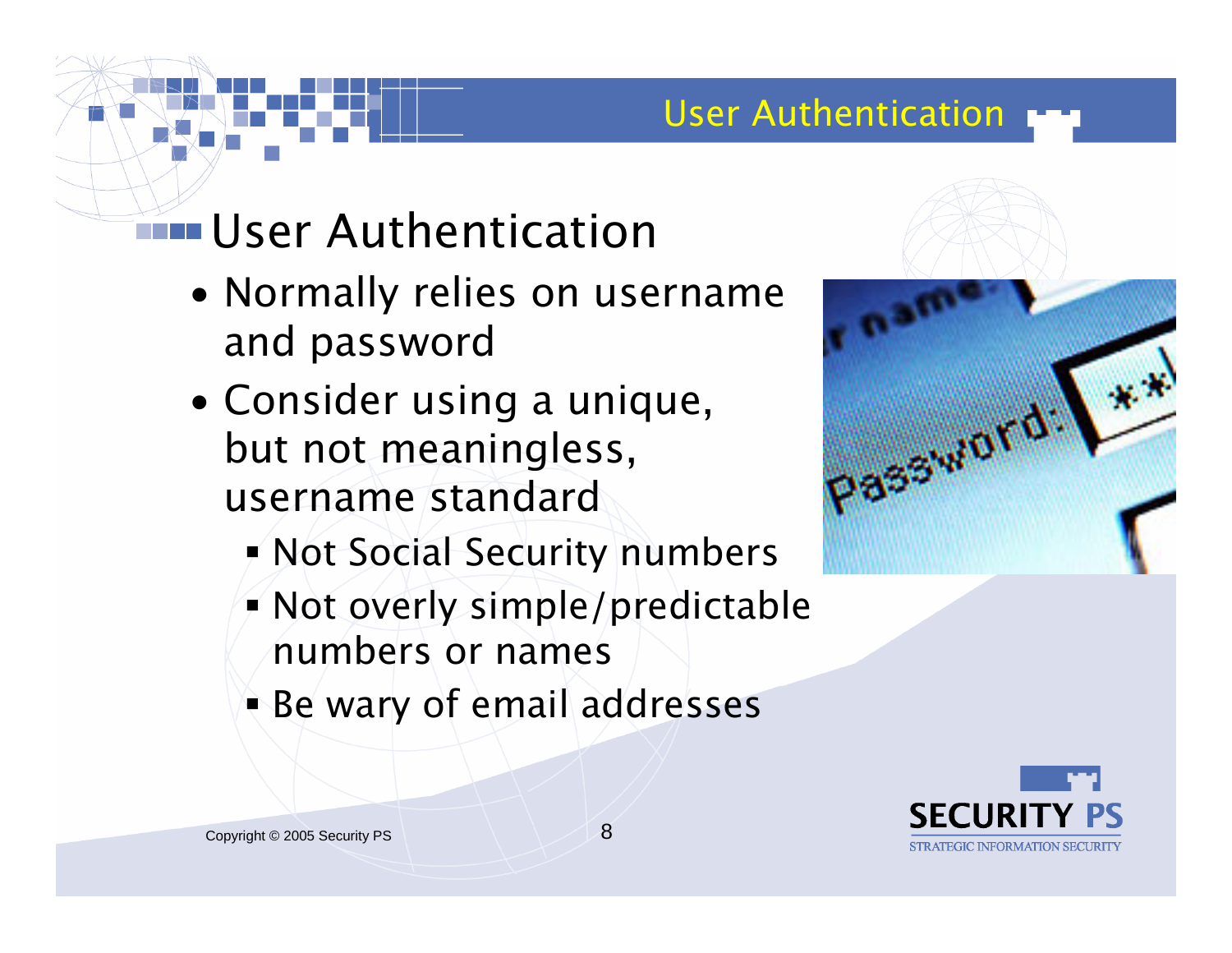# Enforcing Good Passwords

- •Don't leave it all up to the user's discretion
- • Enforce basic requirements
	- Length
	- Character Composition
	- Name and word rejection
	- Maximum lifetime
- • Start with a good and unique default
	- Require change upon first login

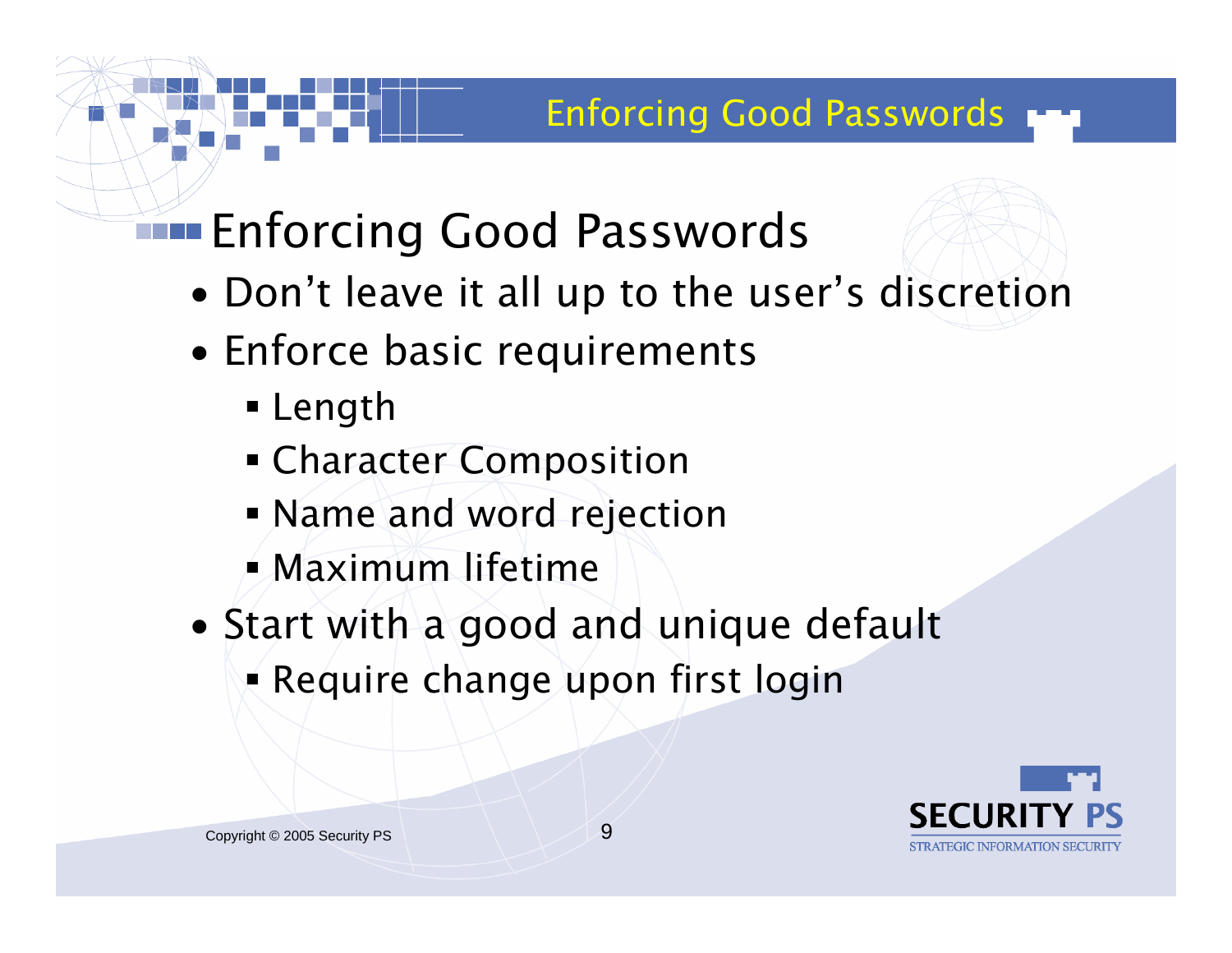#### Error Messages

### Authentication Error Messages

- Prevent disclosure of username match in login failure messages
	- "*User account not found*" or "Password incorrect"
	- "Error retrieving/updating the SecurityUserEntity" or "User ID or password entered is not valid"



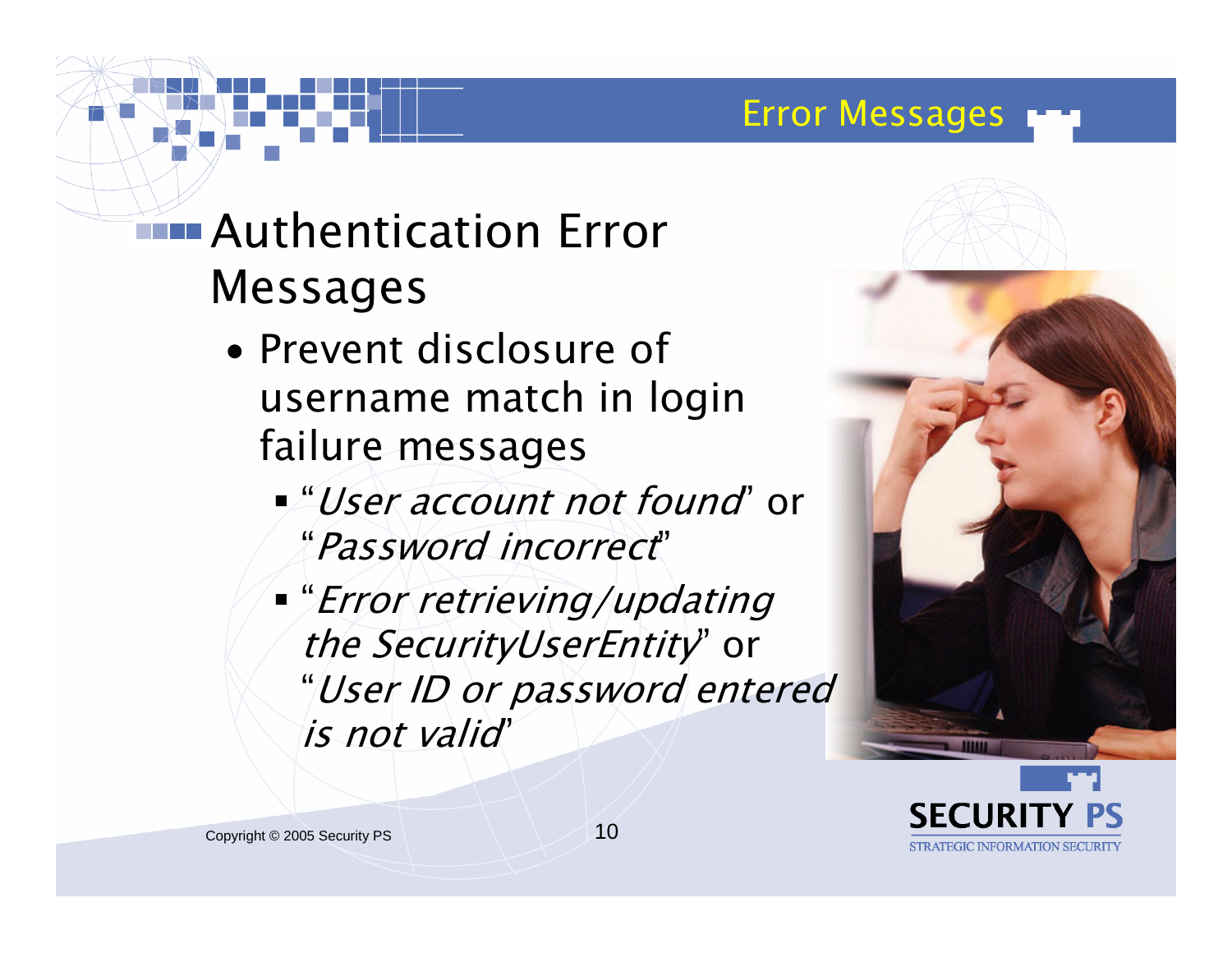#### Auditing Authentication Failures

## Auditing Authentication Failures

| <b>Compute</b><br>π<br>$\overline{\phantom{a}}$ | 'Efpoison' packet has been sent to the resote host |                                 |                                  |                               |                                   |                                                     |                  |
|-------------------------------------------------|----------------------------------------------------|---------------------------------|----------------------------------|-------------------------------|-----------------------------------|-----------------------------------------------------|------------------|
|                                                 | Attempting<br>ttempting                            | to.<br>connect                  |                                  |                               |                                   |                                                     |                  |
|                                                 | ttempting<br>ttempting                             | to<br>connect<br>to<br>connect  | with                             | Username:                     |                                   |                                                     |                  |
|                                                 | ttempting                                          | to connect                      |                                  | <b>Username</b><br>Username:  | Password:<br>assword:             |                                                     | تاله             |
|                                                 | ttempting<br>Attempting                            | to connect<br>to connect        | wi                               | Username:<br>Usernane;        | Password:<br><br>Password:<br>.,  |                                                     |                  |
|                                                 | Attempting                                         | to connect                      | th<br>wi<br>th<br>w1             | Username:<br><b>Usernane:</b> | Passwords<br><br>Password:        |                                                     |                  |
| ---                                             | Attempting                                         | to connect<br>to connect        | .th<br>Wi                        | Username:                     | <br>Password:<br>                 | dillo<br>¦æm                                        |                  |
| $- - -$                                         | Attempting to connect<br>Attempting to connect     |                                 | with<br>with                     | Username:<br>Usernane:        | Password:<br>т<br>Password:<br>., | <b>IFTLES!</b>                                      |                  |
| --                                              | Attempting to connect                              |                                 | with                             | Username:<br>with Username:   | Password:<br>.,<br>Password:<br>  | <b>PEST</b>                                         |                  |
| ---                                             | Attempting to<br>Attempting                        | connect                         | $= 1th$                          | Username:                     | Password:<br>Password:            | <b>HEEPS</b>                                        |                  |
|                                                 | Attempting                                         | to<br>connect<br>to<br>connect  | with<br>with                     | Username:<br>Username:        | Password:<br>ш<br>Password:       | "BACKLIP"<br><b>SYSTEM</b>                          |                  |
|                                                 | Attempting                                         | to<br>connect                   | with                             | Usernane:                     | Password:<br>11                   | <b><i>*SERVER</i></b><br>"Local"                    |                  |
| ---                                             | Attempting<br>Attempting                           | connect<br>to.<br>to<br>connect | th<br>wi<br>th<br>W <sub>1</sub> | Username:<br>Username:        | Password:<br><br>Password:        | -STX2+<br>-UORKGROUP<br>- CFORTUNE<br>XR - Password |                  |
| ---                                             | Attempting                                         | connect<br>to                   | with<br>with                     | Username:<br>Username:        | <br>Password:                     |                                                     | .,               |
| ---                                             | Attempting<br>Attempting                           | connect<br>to<br>connect<br>to  | with                             | Username:                     | ADMINISTRATOR                     | Password:                                           | <b>ADMINISTR</b> |
| ---                                             | Attempting                                         | connect<br>to                   | with                             | Username:                     |                                   | Password:                                           |                  |
| ATOR'                                           | Attempting to connect with Username:               |                                 |                                  |                               | ABRINISTRATORY                    | Password:                                           |                  |
| $1 - - -$                                       | Attempting to connect with Username:               |                                 |                                  |                               |                                   |                                                     |                  |

- • Log all successful and failed logins
- Alert staff when failed logins hit threshold
- Consider IP block or account lockout
- • Notify user of last successful login and unsuccessful attempts

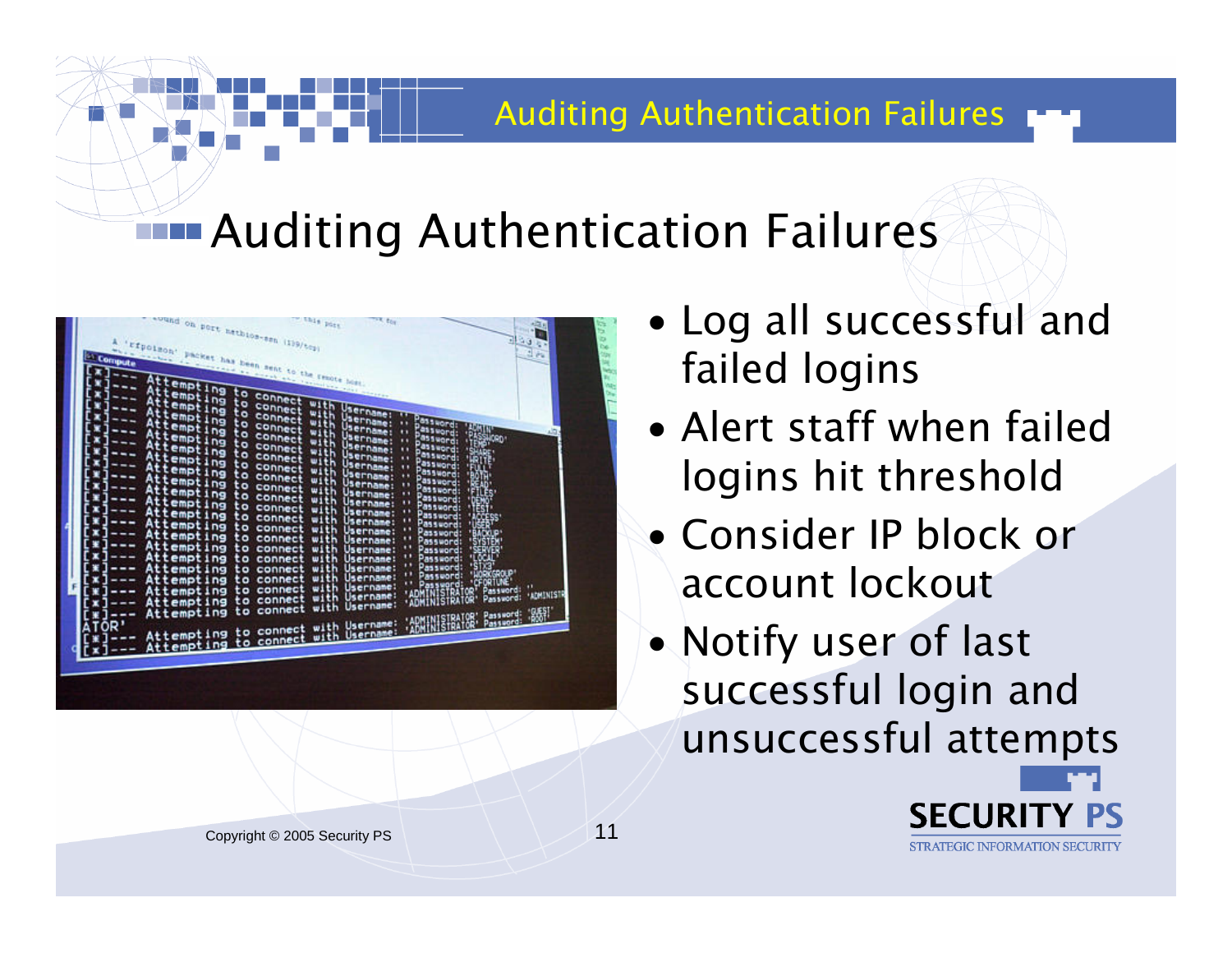### Forgotten Passwords

- • Human-centered systems for dealing with forgotten passwords are more costly
- • Automated systems pose security challenges
	- View password hint
	- Provide answer to secondary secret
	- Provide answers to pre-selected questions
	- Email existing/new password to user
- • Consider forcing logoff after password change

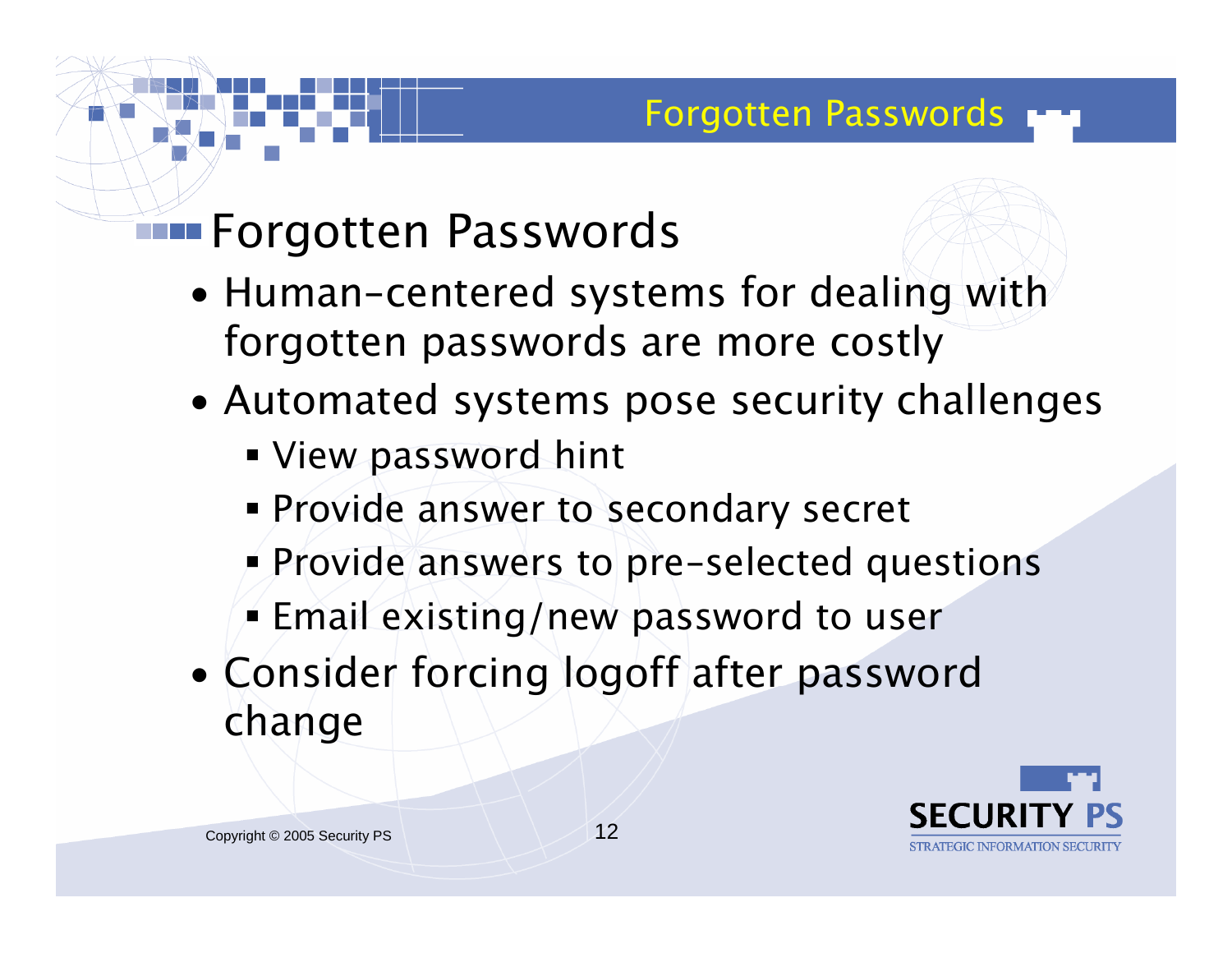#### Password Storage

### Password Storage

- •Password database should be well protected
- • Obfuscate stored passwords using a one-way cryptographic hash function
- •Seed hash function for greater security



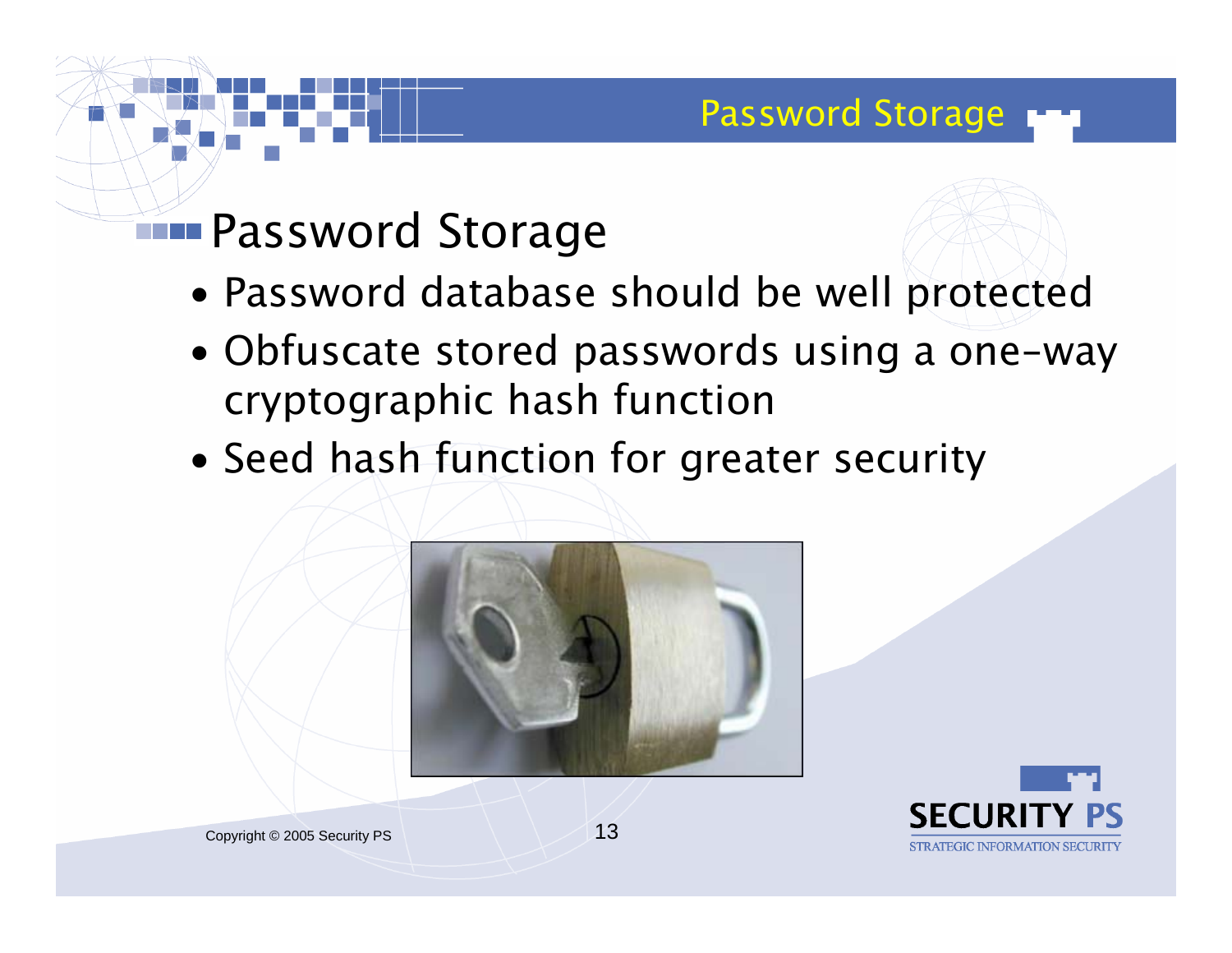#### Alternative Authenticators

## Alternative Authenticators

- Make sure that alternative means of authenticating are appropriately secure
	- Order numbers
	- Phone numbers
- • Consider stronger authentication factors
	- Hardware tokens
	- **Software tokens**
	- Client-side certificates
	- Biometrics

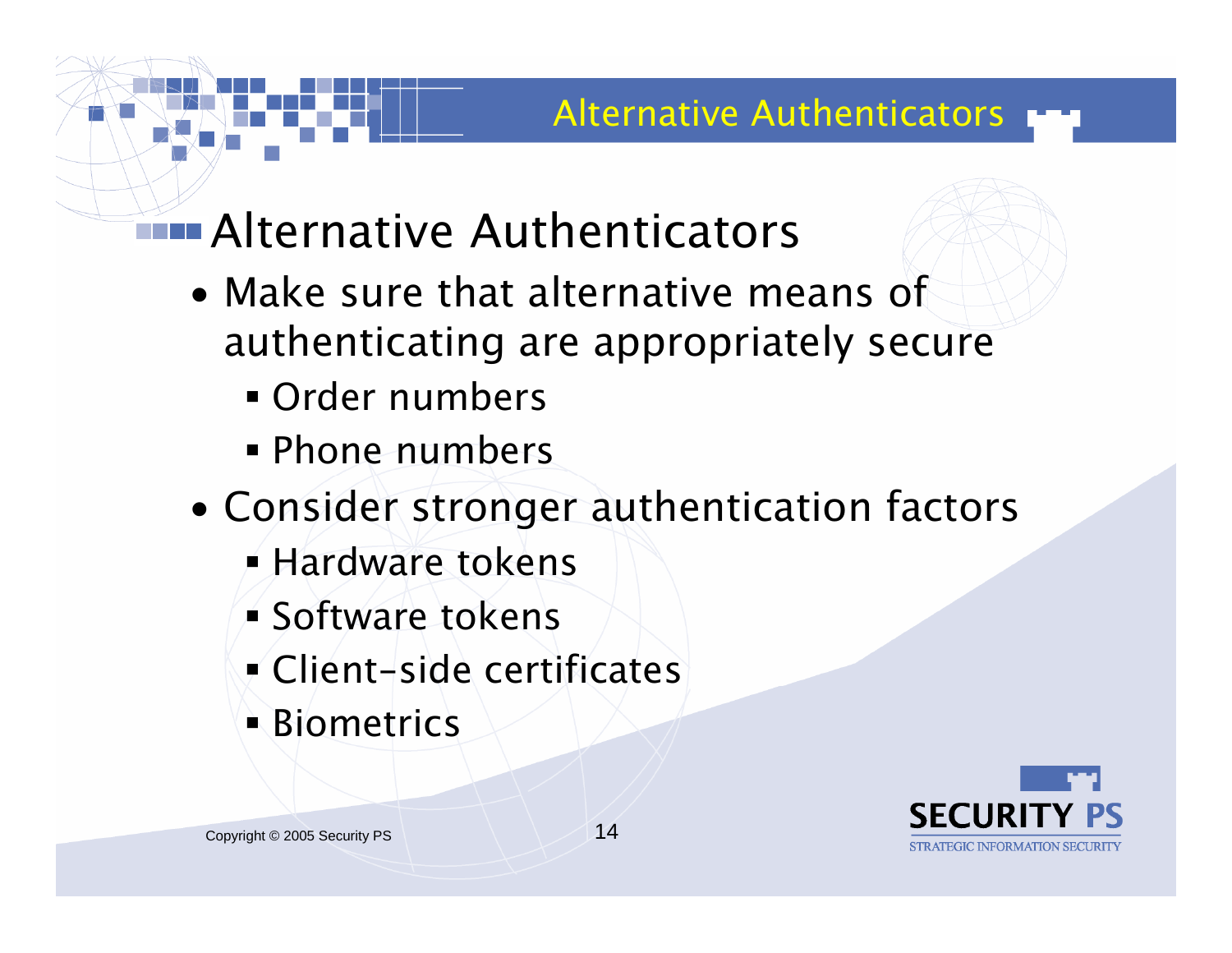### **Session IDs**

- • Identify the user to the Web application with a temporary ID
- •Usually stored and transmitted as a "cookie"
- Can be stored in the URL
- • Assigned either after or prior to user authentication
- •As valuable as a password



Session IDs

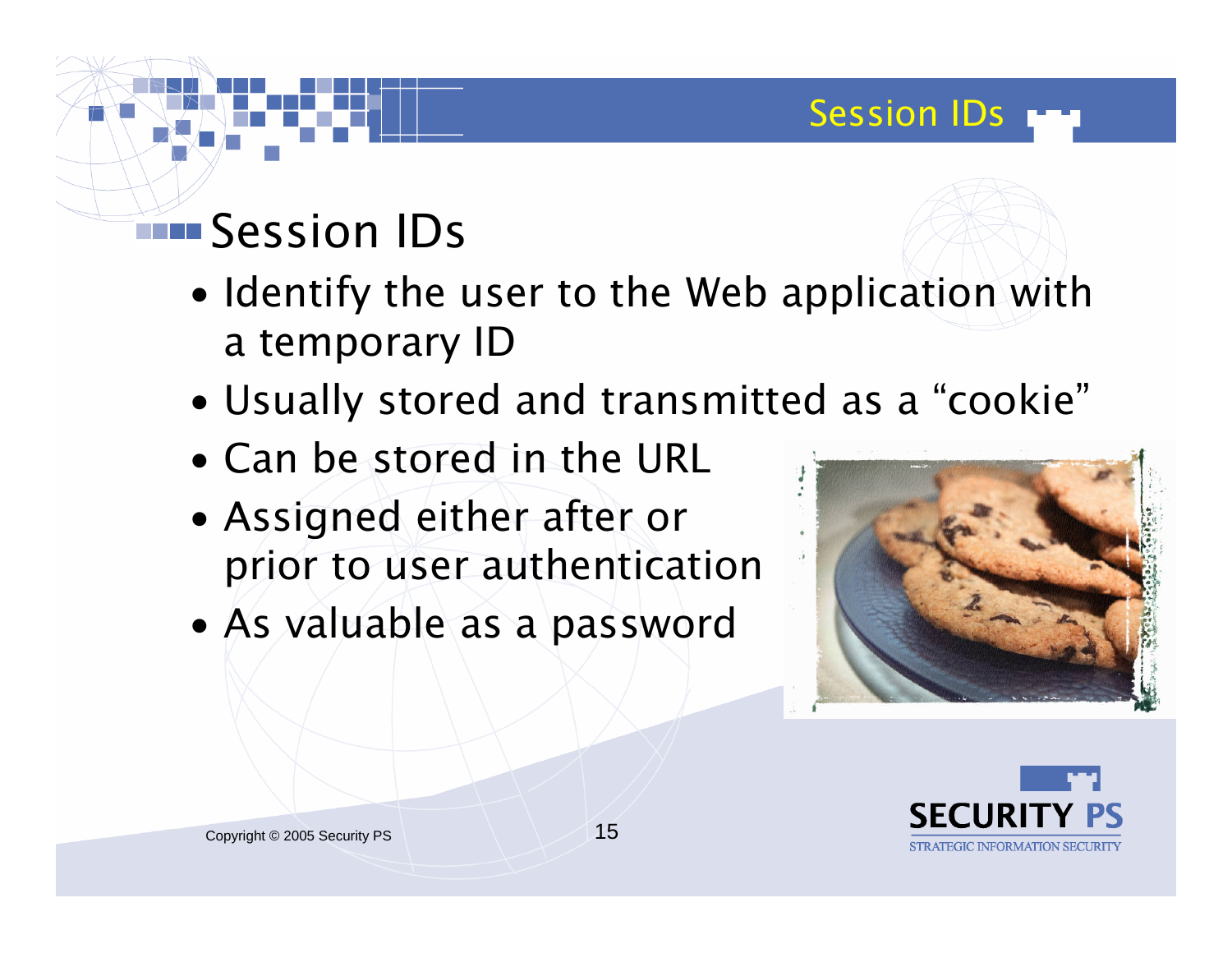

#### Cookie Assignment & Use

GET http://www.shopapp.com/ HTTP/1.1

Host: www.shopapp.com



HTTP/1.1 200 OK

Date: Wed, 03 Aug 2005 19:55:04 GMT Set-Cookie: FPB=dc1hj7k1g11f288p; expires=Thu, 01-Jun-2006 19:00:00 GMT; path=/; domain=www.shopapp.com

Connection: close



GET http:// www.shopapp.com/home.asp HTTP/1.1 Host: www.shopapp.com Cookie: FPB=dc1hj7k1g11f288p

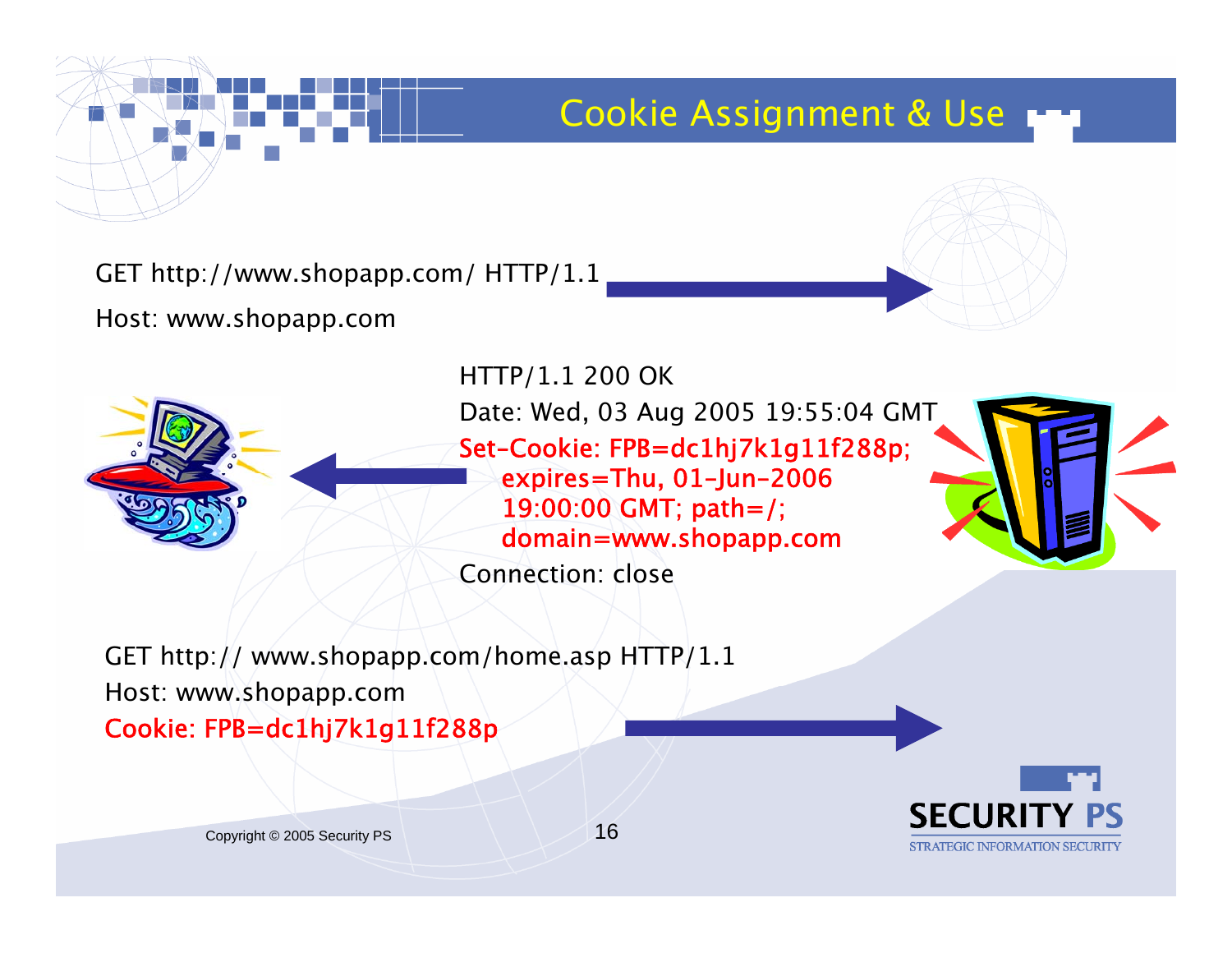# **Entical Factors for Strong Sessions**

**Strong Session IDs** 

- Privacy Must be difficult to capture
- • Predictability Must be difficult to predict
- Key Space Must be difficult to brute force
- $\bullet$  Time Window Must be valid for limited time only

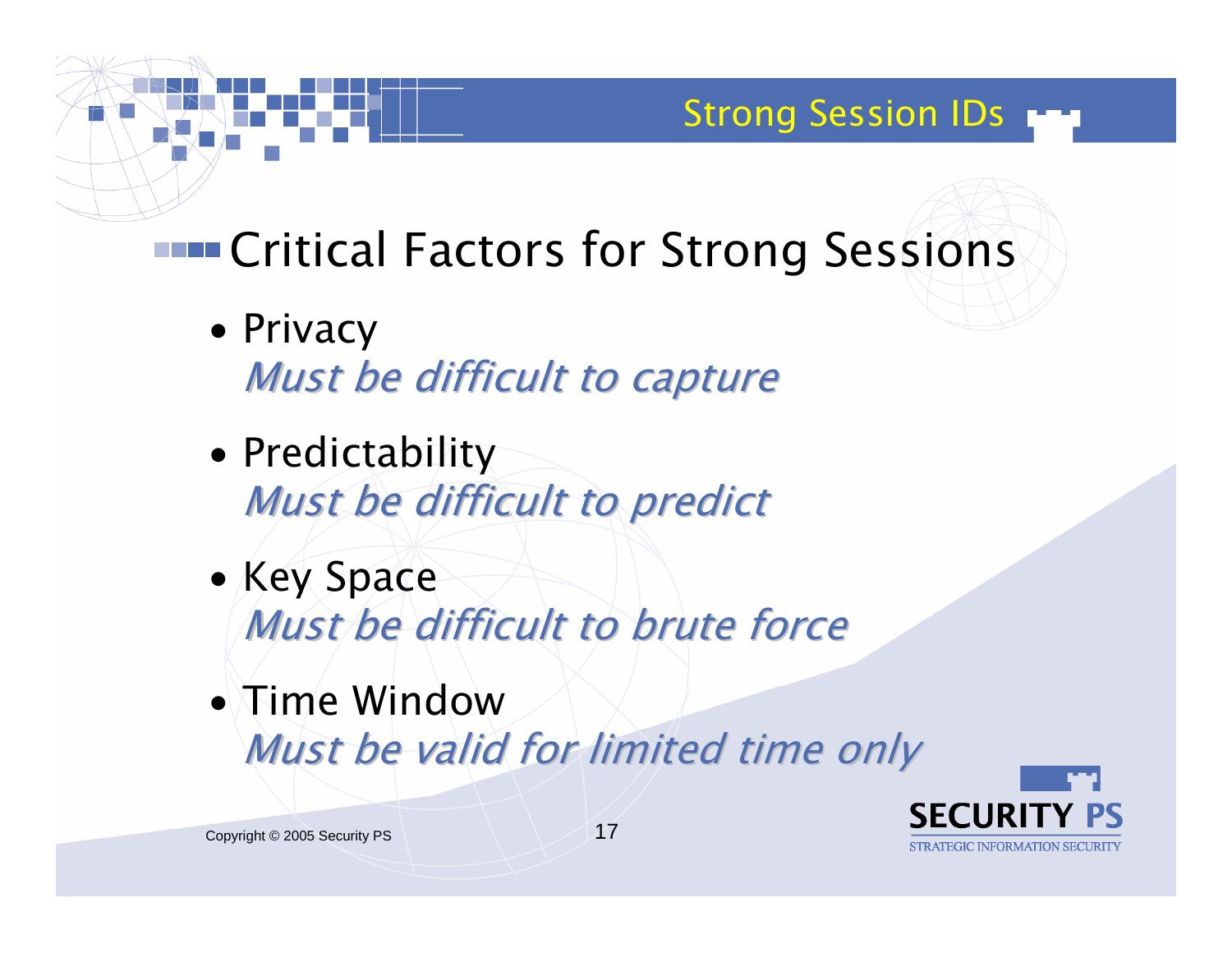STR ATEGIC INFORMATION SECURITY

# Requirement 1: Privacy

Lack of SID Privacy Leads to Session Theft:

- 1. Obtain a valid session ID from another user's session
- 2. Substitute session ID and assume victim's

#### Session ID Privacy Tips:

- $\bullet$  / Use SSL
- •Use cookie flags (e.g. secure, path, non-persistent)
- •Pass ID securely (e.g. Not in URL)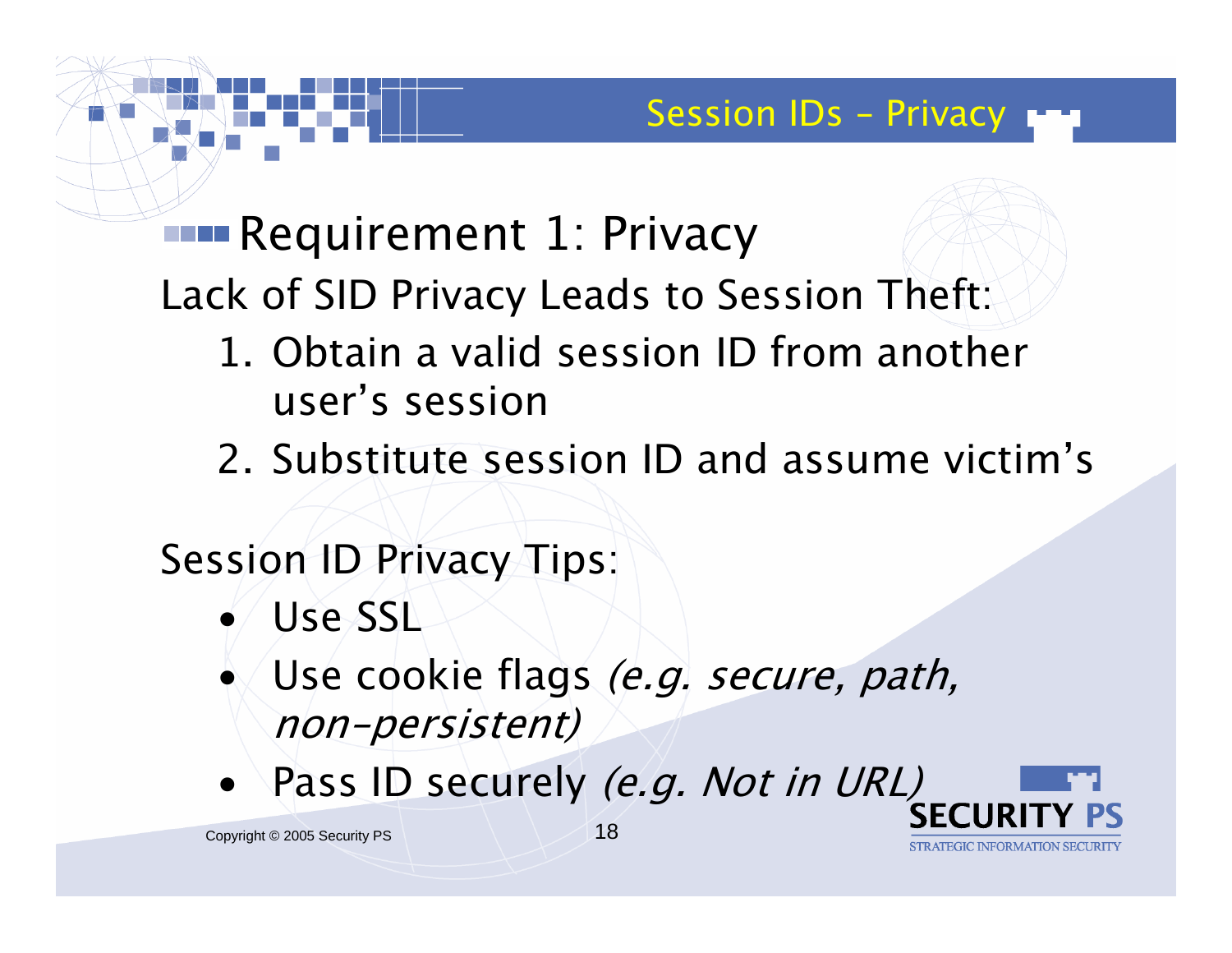Requirement 2: Very Low Predictability

Predicting A Session ID:

- Gather a number of cookies
- •Find pattern; predict existing or future IDs
- •Use predictions to steal user sessions

sessionID=49PAKD43301356FsessionID=49PAKD43301357F sessionID=49PAKD43301358F sessionID=49PAKD43301359FsessionID=49PAKD43301360F sessionID=49PAKD43301361F

Example: Single increment pattern. Simple to predict.

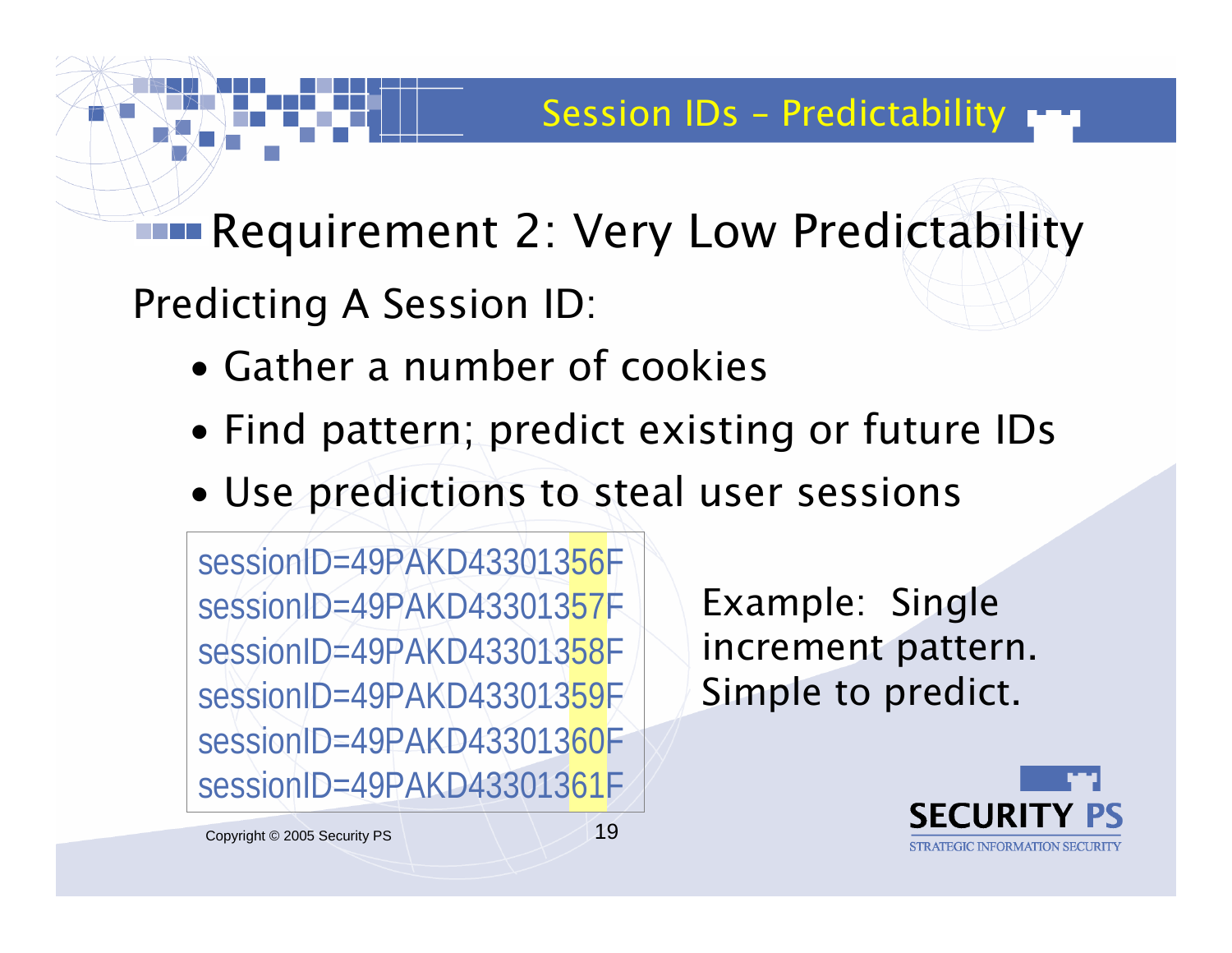Requirement 3: Large Key Space Brute Forcing a Session ID:

- Gather a number of cookies
- •Find any pattern to reduce "key space"
- •Use a script to generate and test cookies

sessionID=49AKD494958FsessionID=49AKD483492FsessionID=49AKD459304FsessionID=50AKD431333F sessionID=50AKD412983F sessionID=50AKD463340F

Example: ID with constant, pattern, and randomized values. Brute force-able.

Session IDs – Key Space

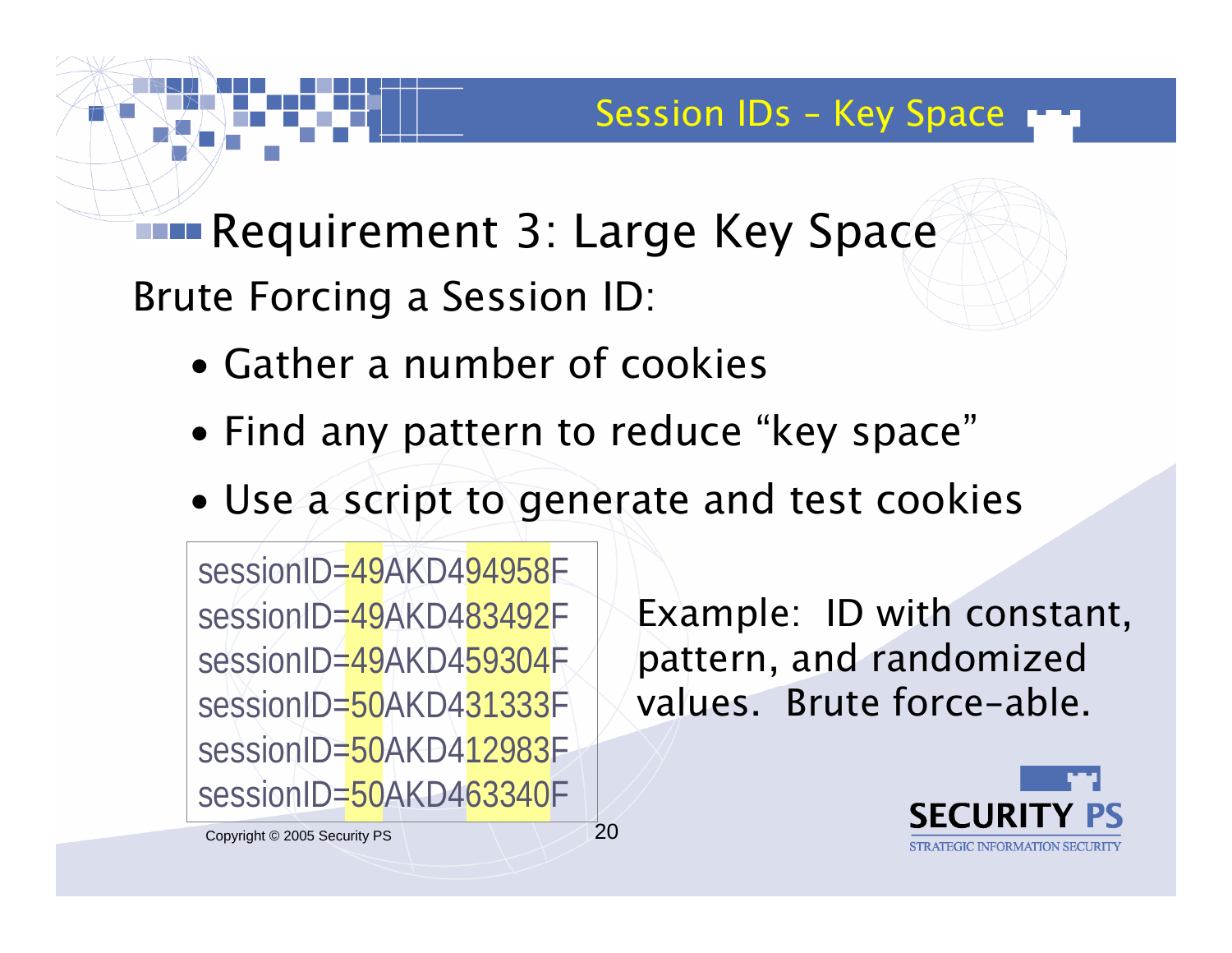## Requirement 4: Limited Time Window

- Limiting the time for an attacker to brute force, predict, or steal a session
- Must balance timeframe with annoyance to user
- Associate a server-side timestamp with each session ID
- Refresh timestamp each time a request associated with the session is received
- Give users a logoff button that expires session ID

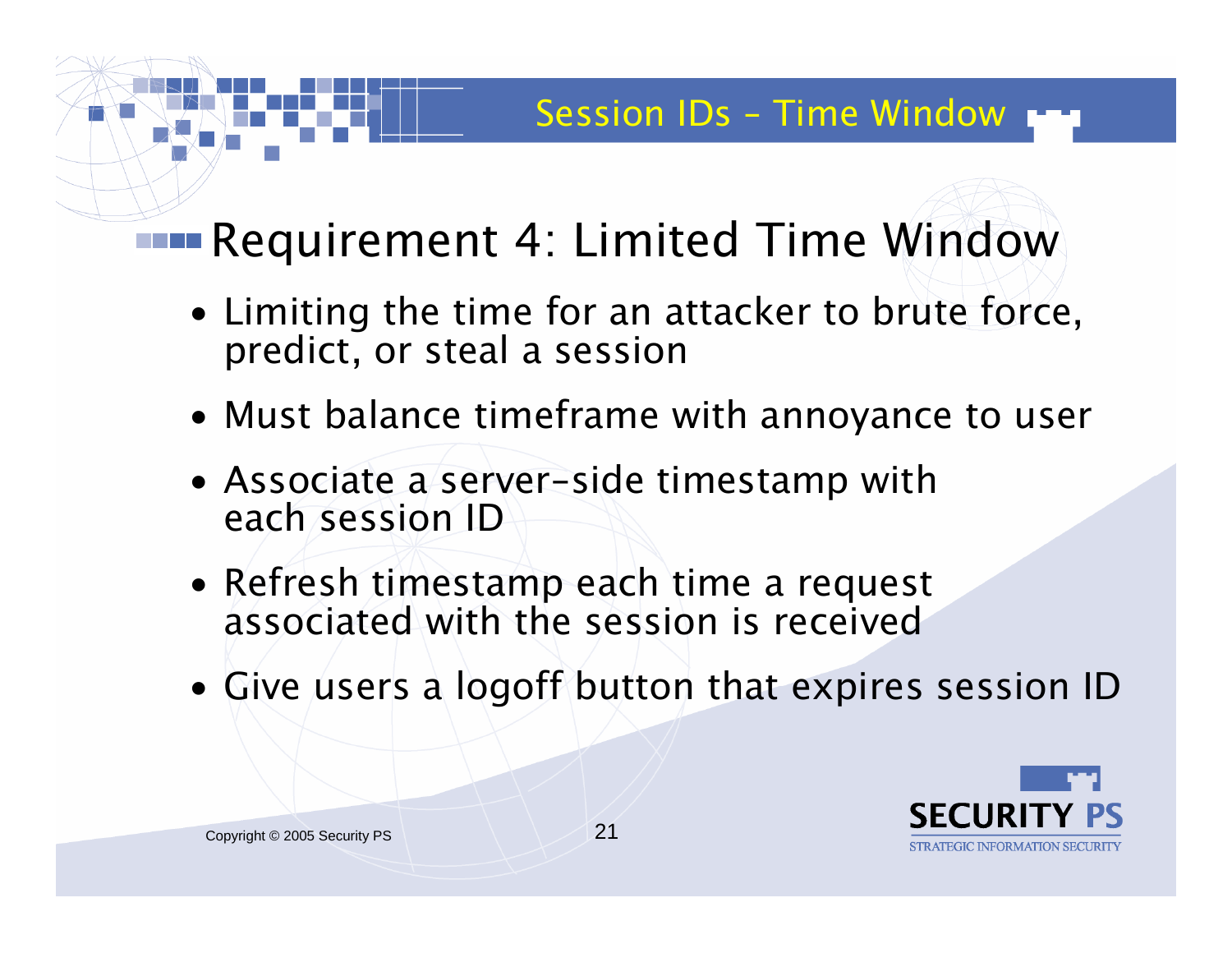# **Hidden Parameter Manipulation** Allow an app to access data hidden from user

<form action="/comment.asp" method="POST"> Comment: <input name="comment" size=20> <input type="submit"> <input type="hidden" name="userid"

value="bmarshall">

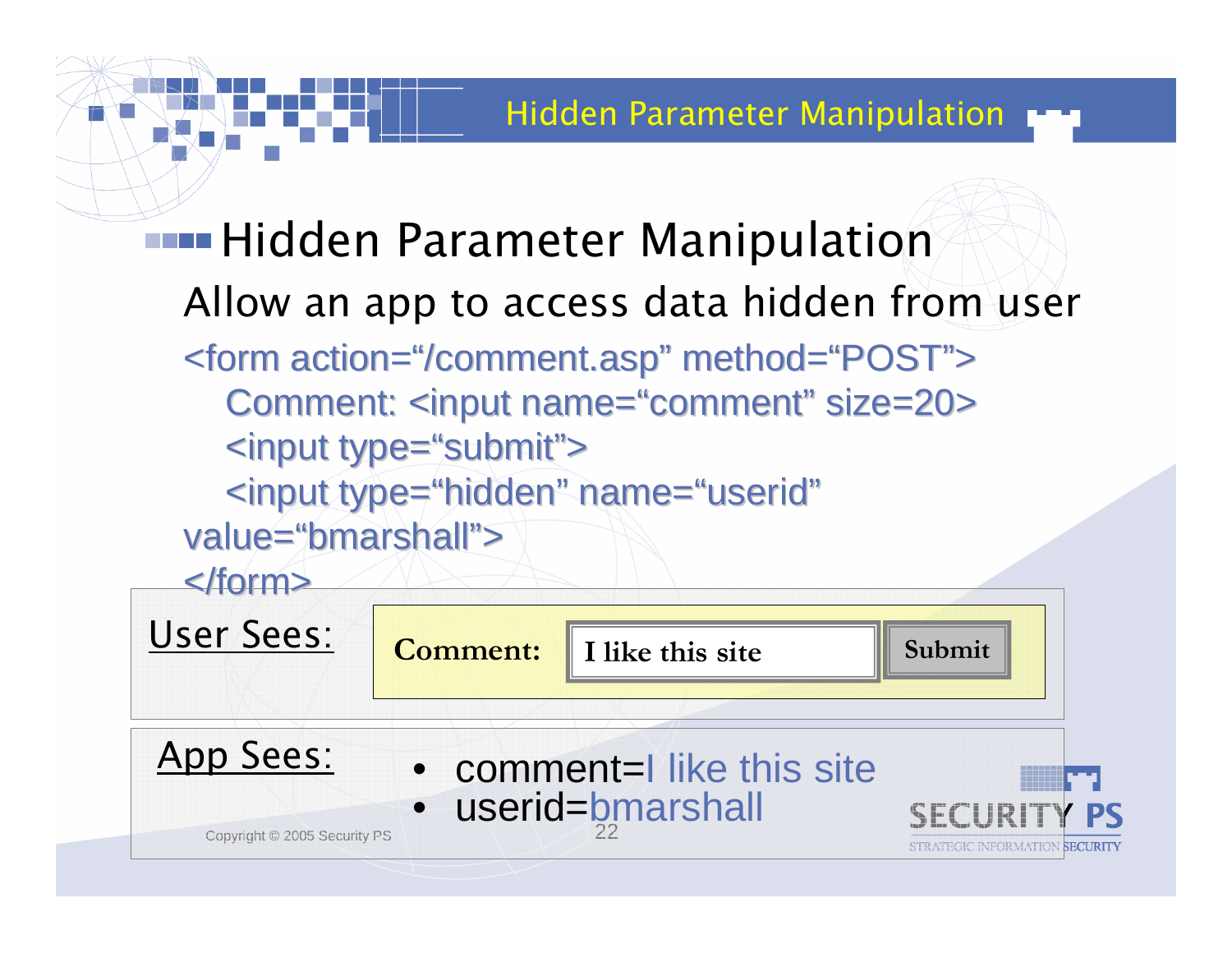#### Hidden Parameter Manipulation

### Parameter Injection

Expected application behavior is changed by inserting parameters into a request

Common examples:

- • $admin=1$
- •Mode=debug
- •discount\_code=102

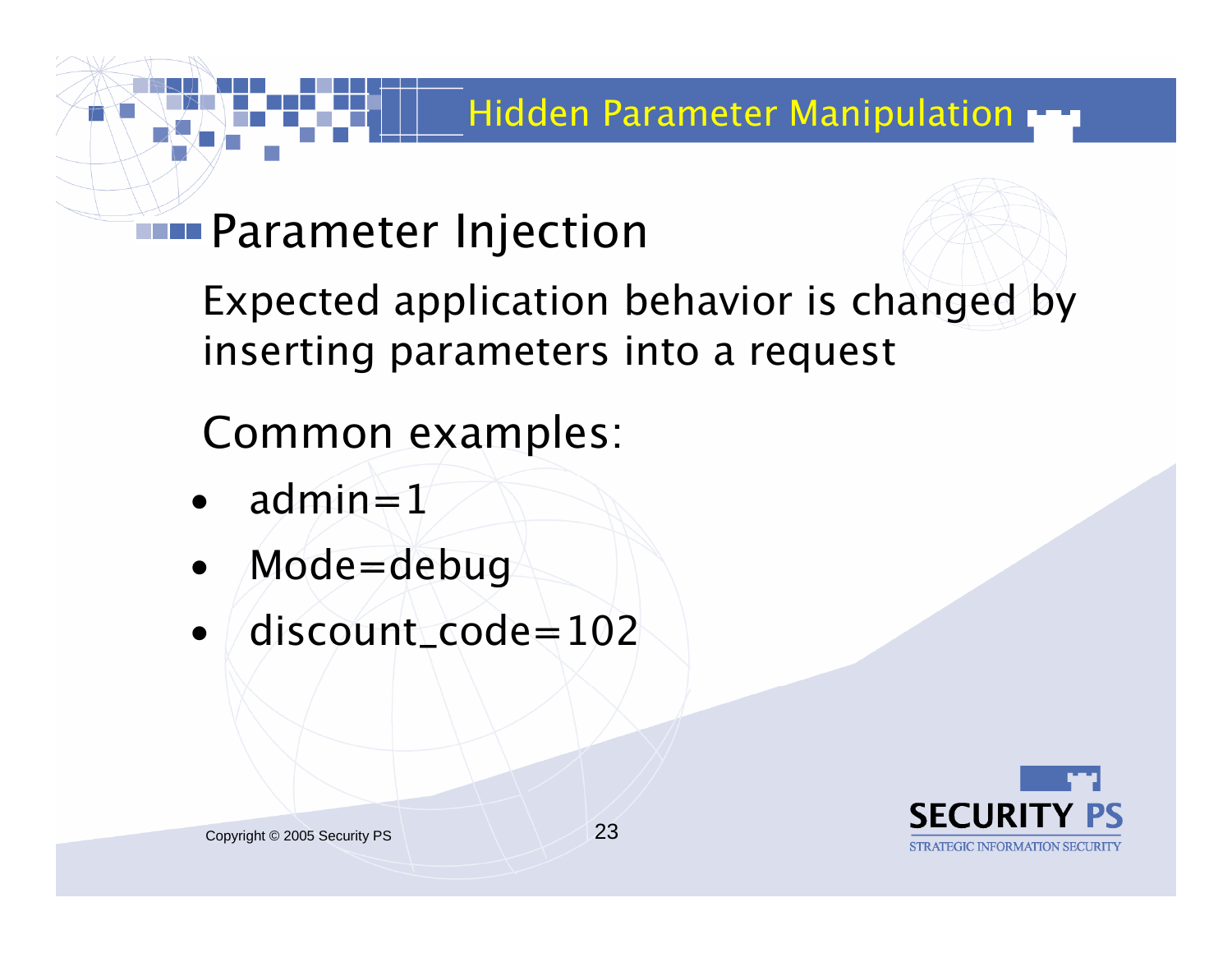## Cross-Site Scripting (XSS)

- • Your application may be tricked into serving up an attacker's HTML or scripts to users
- •Commonly used to steal the user's session ID
- • May be used to steal username & password credentials from a form



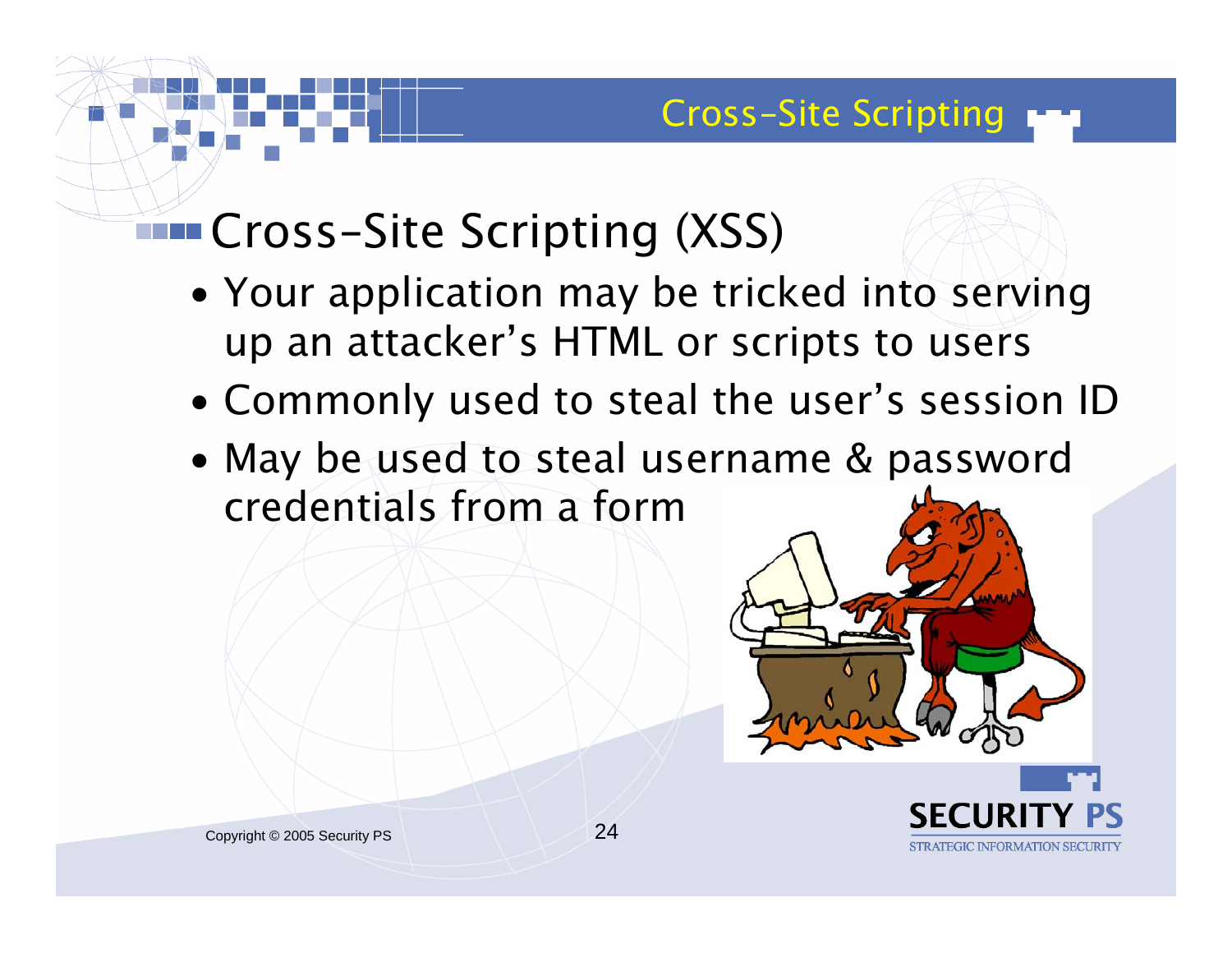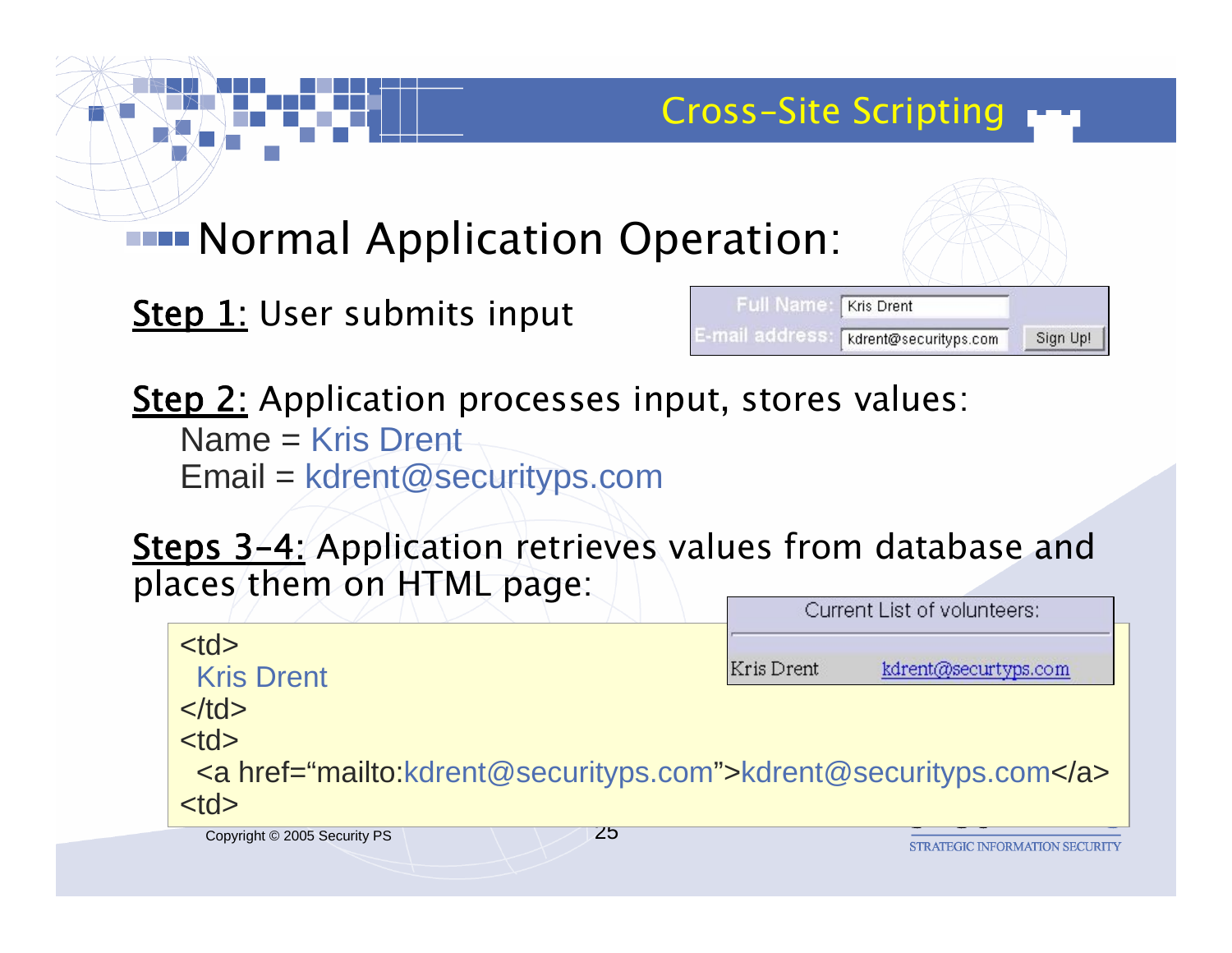### Exploited Operation:



Gotcha.

Cross-Site Scripting

**Phase 1**: User submits name with unexpected HTML tags: Steve Rodgers<script>alert("Gotcha...")</script>

<u>Phase 2:</u> Application processes input, stores values: name= Steve Rodgers<script>alert("Gotcha...")</script> email= srodgers@securityps.com

Phase 3-4: Application retrieves values from database and places them on HTML page: Microsoft Internet Explorer  $\Box$   $\Box$   $\Box$ 

|                                                                                                                      | I can execute any javascript code now.                                                          |             |  |
|----------------------------------------------------------------------------------------------------------------------|-------------------------------------------------------------------------------------------------|-------------|--|
| <td><br/>Steve Rodgers<script> alert("Gotcha") </script><br/><math>\langle t \, ds</math></td> <td>Steve<br/>ОК</td> | <br>Steve Rodgers <script> alert("Gotcha") </script><br>$\langle t \, ds$                       | Steve<br>ОК |  |
| <td><br/><a href="mailto:srodgers@securityps.com">srodgers@securityps.com</a><br/><td></td><td></td></td>            | <br><a href="mailto:srodgers@securityps.com">srodgers@securityps.com</a><br><td></td> <td></td> |             |  |
|                                                                                                                      |                                                                                                 |             |  |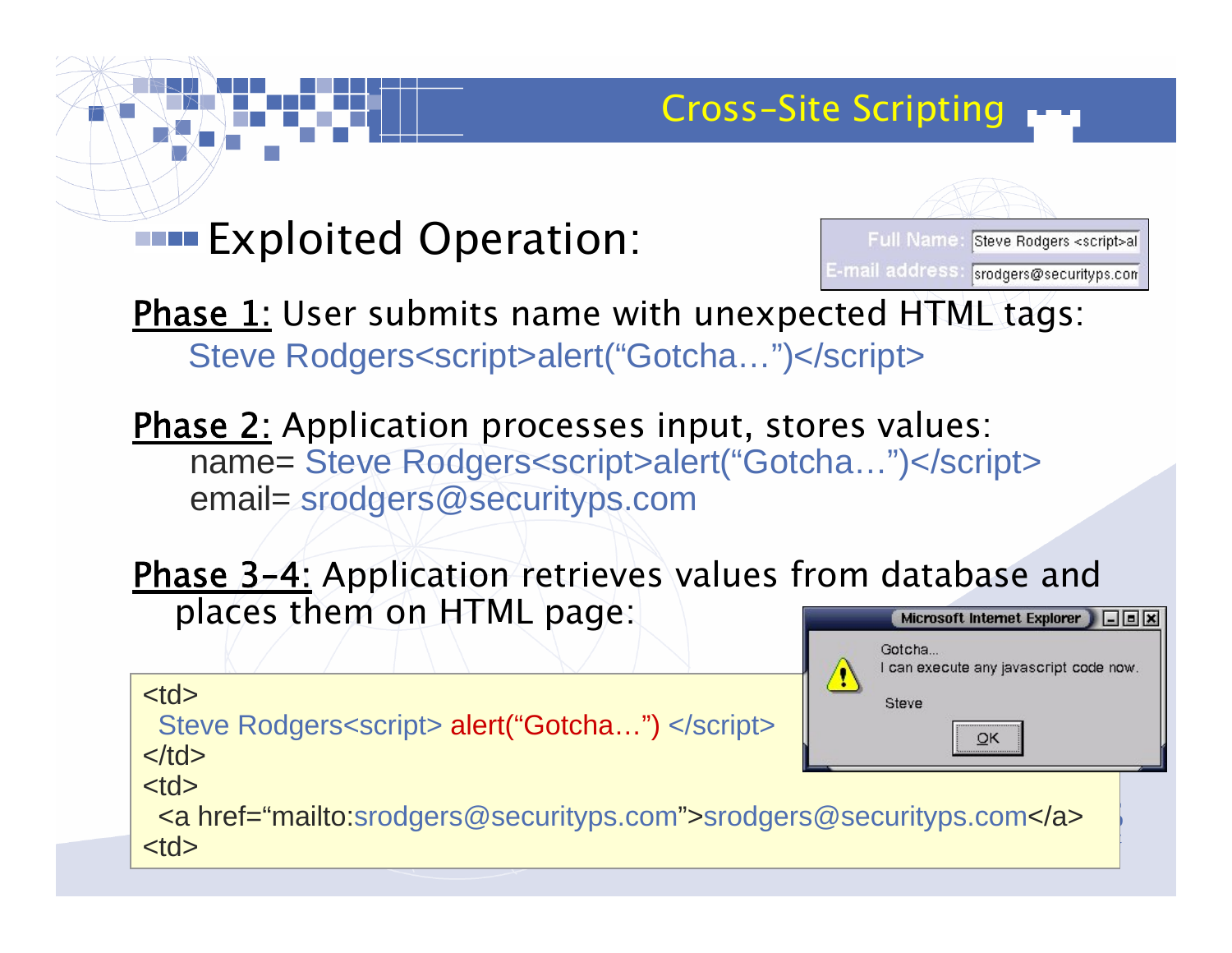#### XSS Solutions

### Cross-Site Scripting Solutions

- Perform data validation
	- **Inspect all input for expected characters** and formatting
	- Prepare all output for proper encoding
	- Build this into global app data validation library for regular reuse

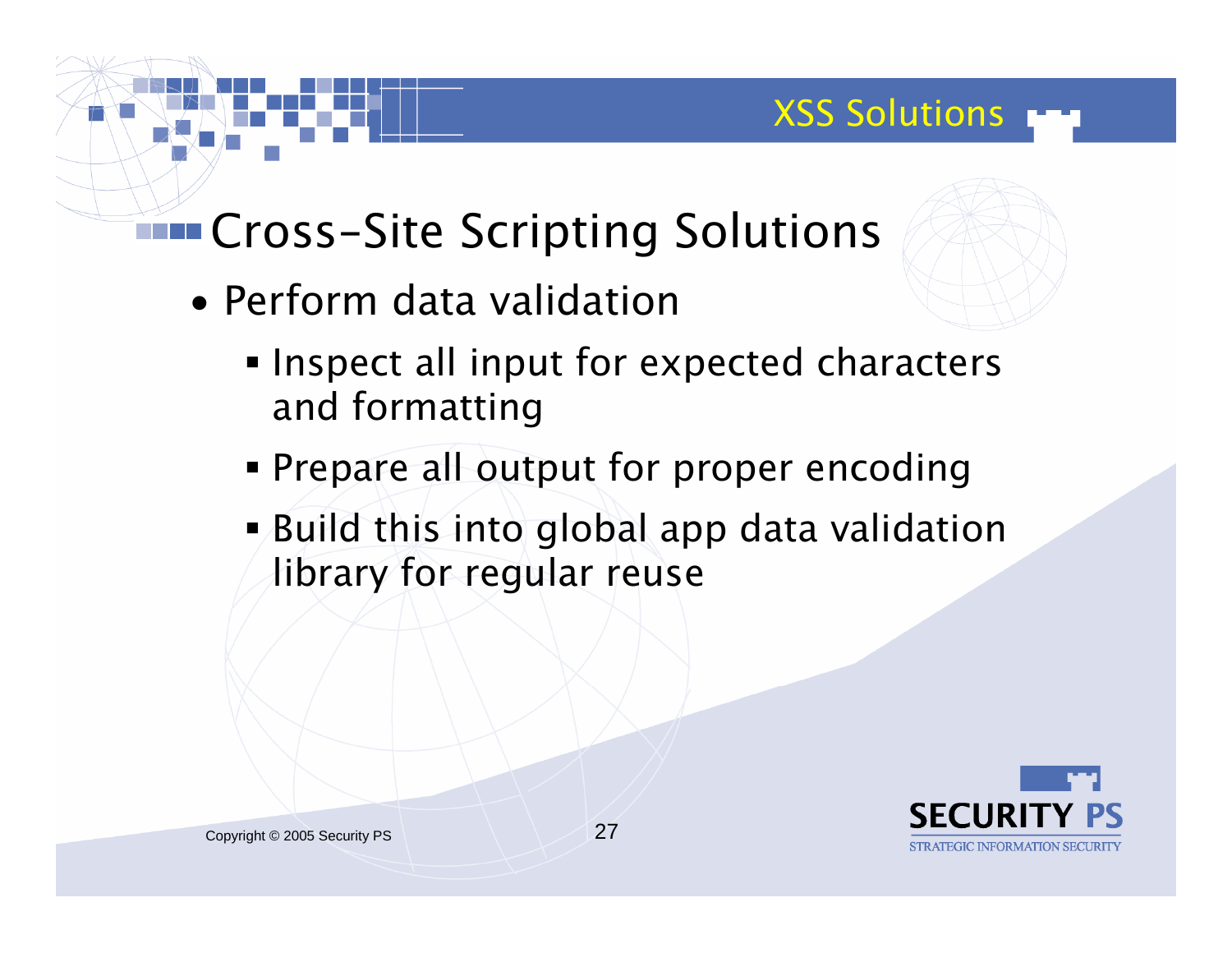# **Phishing**

- • Act of tricking users into sending their login credentials or other info to attacker
- Must focus on user to hinder
	- Educate about communication policies
	- Stick with communication policies
	- Authenticate the organization to the user
- •Make phishing easy to report



Phishing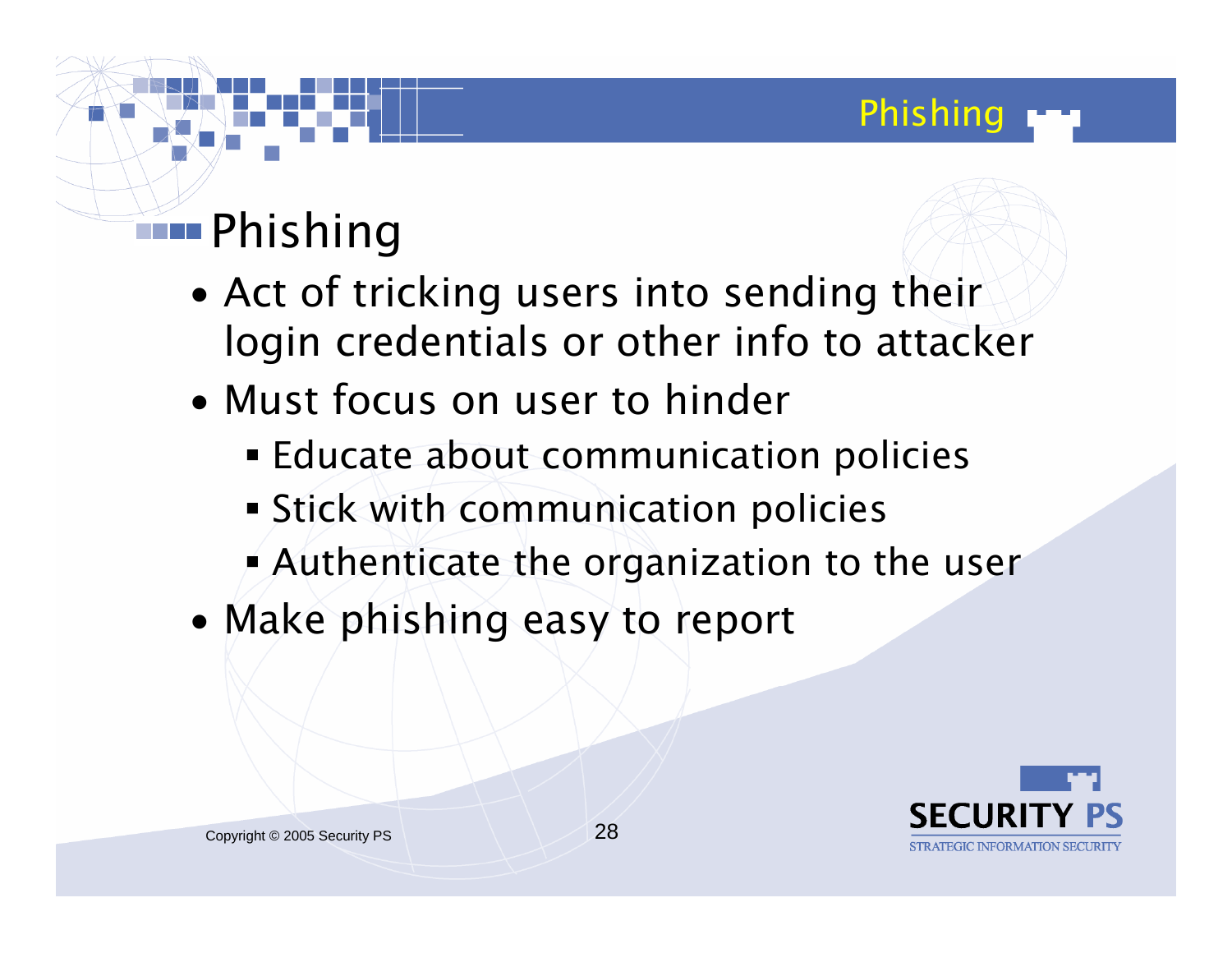## Summary & Call to Action

- • Take initiative to implement strong user authentication now
- • Investigate how web apps handle session ID generation and management
- • Validate input to prevent XSS and SQL injection
- •Visit www.passwordresearch.com



Summary